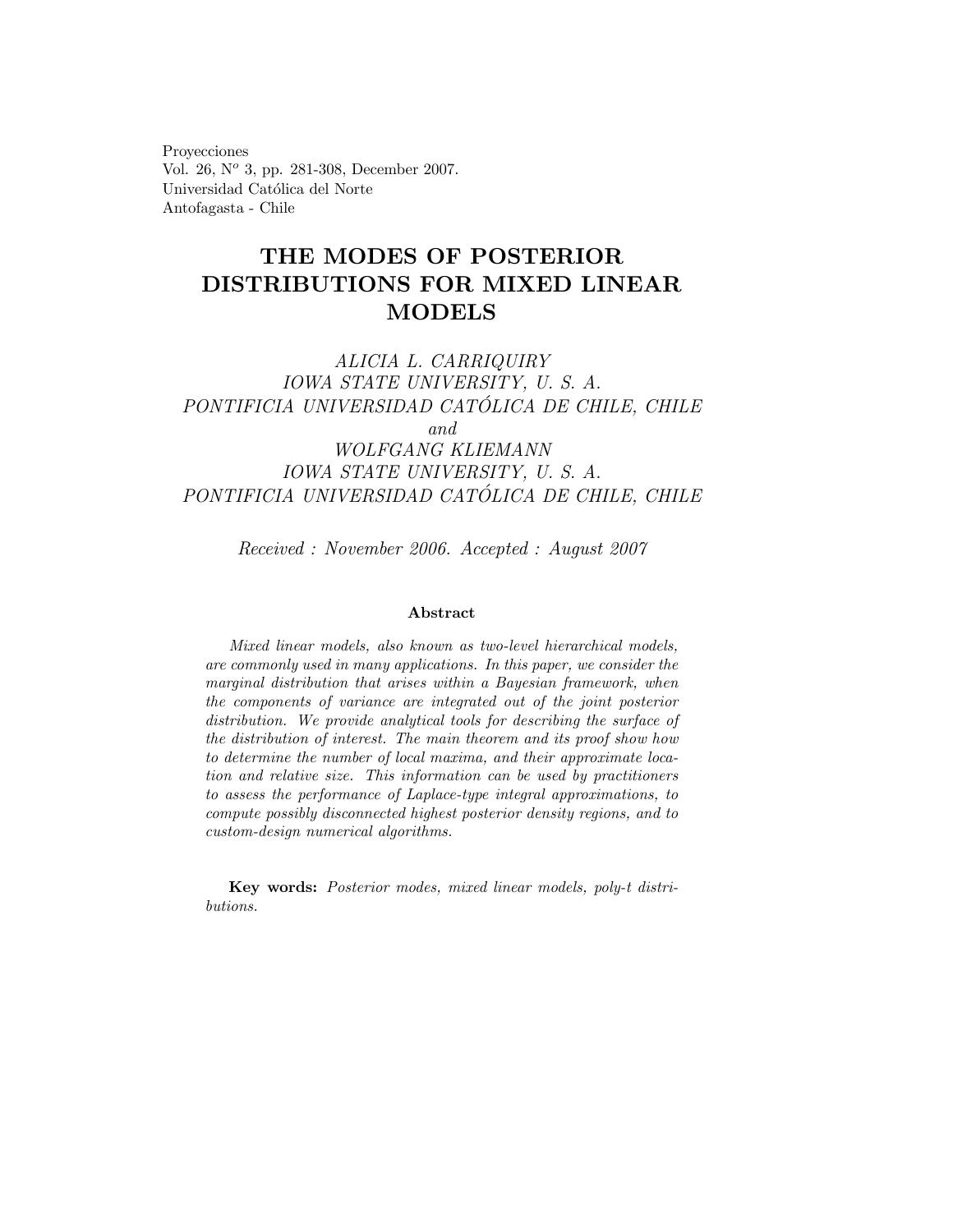#### 1. INTRODUCTION

Mixed linear models (sometimes known as two-level hierarchical models or as components of variance models) are used in a wide variety of fields, including genetics, econometrics, biomedical and environmental applications, and many others (e.g., Fuller and Harter, 1987; Harvey, 1989; Smith et al., 1990; Harville and Carriquiry, 1992; Wang et al., 1994; Hobert and Casella, 1996; Van Dyk, 1999). The two-level linear hierarchical model can be formulated as follows:

(1.1) 
$$
\mathbf{y}|\boldsymbol{\beta}, \mathbf{s}, \tau_e \sim N(\mathbf{X}\boldsymbol{\beta} + \mathbf{Z}\mathbf{s}, \mathbf{I}\tau_e^{-1})
$$

$$
\mathbf{s}|\mathbf{A}, \tau_s \sim N(\mathbf{0}, \mathbf{A}\tau_s^{-1}),
$$

where  $y \in \mathbb{R}^n$  is the observed data vector,  $\beta \in \mathbb{R}^p$  is a vector of unknown fixed (or covariate) effects,  $s \in \mathbb{R}^q$  is a vector of random effects, and  $\mathbf{X} \in \mathbb{R}^{n \cdot p}$  and  $\mathbf{Z} \in \mathbb{R}^{n \cdot q}$  are the model matrices corresponding to the fixed and random effects, respectively. Here, the matrix  $A$  is assumed to be known; in animal genetics applications, for example, the elements of  $\bf{A}$  reflect the familial relations of animals in the dataset. Practitioners are often interested in estimating  $\beta$ , s, or a combination of both. The variance components  $(\tau_s^{-1}, \tau_e^{-1})$  are considered nuisance parameters that must, however, be accounted for in estimation.

The recent introduction of Markov chain Monte Carlo (MCMC) methods (e.g., Gelfand and Smith, 1990; Besag and Green, 1993) has facilitated estimation in mixed linear models from a Bayesian perspective. In the Bayesian framework, prior distributions are chosen for the vector  $\beta$  and the scalarvalued variance components, and the marginal posterior distributions of all parameters in the model are sought. These marginal posterior distributions can be approximated simultaneously, by generating Markov chains with stationary distributions equal to the marginal distributions of interest. Except in trivial cases, analytical derivation of all marginal distributions of interest is not possible.

In some applications, however, the dimensions  $p$  and  $q$  of the vectors  $\beta$  and s, respectively, can be large enough as to make the use of MCMC methods impractical. If practitioners are interested only in the first and second order moments of the marginal posterior distributions of parameters in the model, then Laplace-type approximations can be used very effectively. Several approximations to the posterior mean of a parameter vector have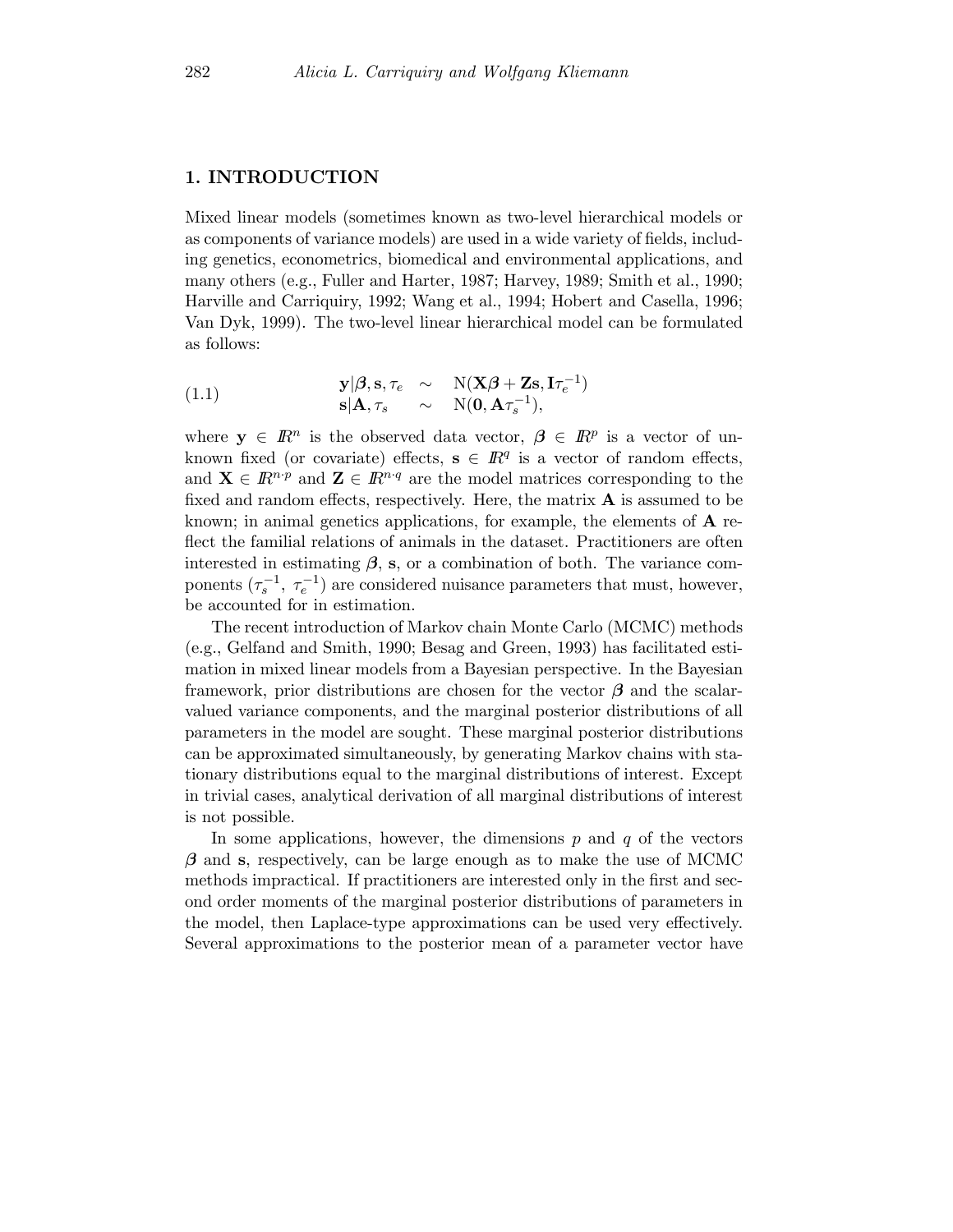been proposed. Lindley (1980) was first to suggest the use of asymptotic expansions for ratios of integrals to approximate posterior moments. He derived Taylor expansions around the maximum likelihood (ML) estimate of the parameter of interest, as far as terms of order  $n^{-1}$ . Tierney et al. (1989) and Kass and Steffey (1989) proposed the application of Laplace's method to expand the ratios of integrals, with modifications which enable the evaluation of nonpositive functions. Morris (1988) proposed a more general version of Laplace-type approximations, where the kernel is a distribution chosen from the Pearson family, which includes as a special case the normal family of distributions. While authors suggested that expansions be carried out around the MLE of the parameter of interest, they mentioned that more satisfactory results may be obtained by expanding, instead, around the posterior mode. Laplace's method (and its variations) work only in the case of unimodal surfaces, and fails when the surface of interest has more than one mode. Robert and Casella (1999, Chapter 3) stress once again the importance of unimodality of the underlying distribution.

In this paper, we address the problem of analytically finding the mode(s) of the posterior distribution  $p(\beta, s|y)$  that arises from model (1) after integration of the joint posterior distribution with respect to the variance components  $(\tau_s, \tau_e)$ . We consider a rather general class of prior distributions for the variance components, but concentrate on a family of distributions that guarantees integrability of the joint posterior distribution (see, e.g., Hobart and Casella, 1996). Specifically, we investigate the surface of the posterior distribution of interest, and attempt to answer the following questions:

- How many (local) maxima does the distribution have?
- If multimodal, what is the relative size of each mode?
- Where are the modes located?

Answering these questions is interesting from an academic viewpoint, given the widespread use of two-level hierarchical models. A more pragmatic motivation for this work was presented above, as we argued that the performance of Laplace approximations depends to a large extent on whether  $p(\beta, s|y)$  is unimodal or multimodal. But even beyond the issue of behavior of integral approximations, in some applications posterior modes (or maximum a posteriori (MAP)) are used as point estimates of location parameters. This is because maxima are typically easier to compute than expectations. In these cases, the existence of more than one mode requires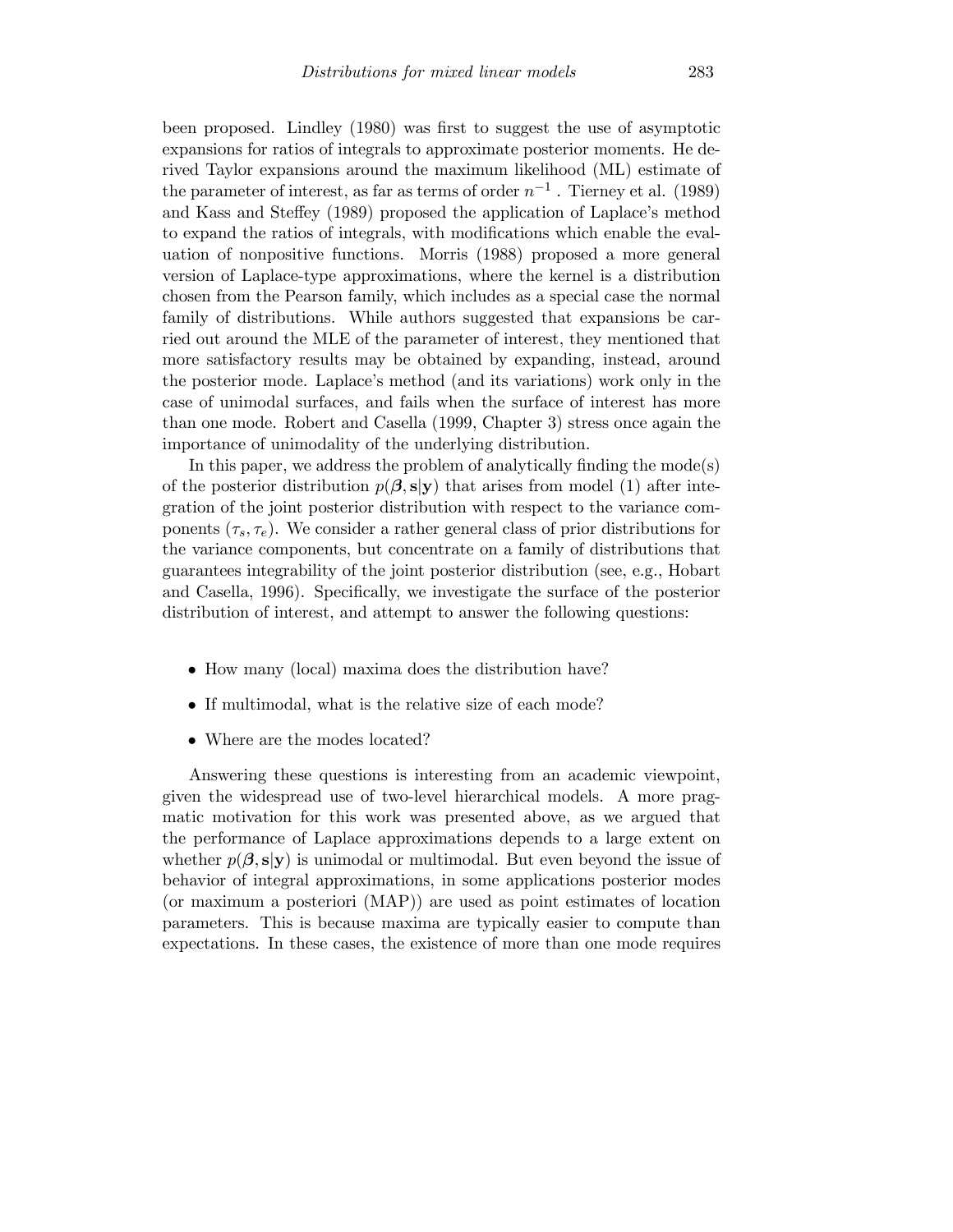careful consideration, in particular when no single mode is associated to a significantly larger mass than the others. Similarly, identification of highest posterior density regions for  $(\beta, s)$  requires knowledge of the number of modes of  $p(\beta, s|y)$ , as in the multimodal case the region may well be disconnected (Berger, 1985).

This paper is organized as follows. Additional notation, as well as prior and posterior distributions of model parameters, are presented in Section 2. In the same section, we discuss the relation between our work and that of Bauwens, Drèze, Lubrano, Richard, and Tompa (Drèze, 1977; Richard and Tompa, 1980; Drèze and Richard, 1983; Lubrano et al., 1984; Bauwens and Richard, 1985), who have proposed numerical algorithms to draw values from a distribution very similar to  $p(\beta, s|y)$  that arises in a specific econometric application. Section 3 presents the main theorem (its proof is given in the Appendix) and several corollaries and remarks to the theorem. Some explicit criteria for determining uni- or multimodality of the posterior distribution  $p(\beta, s|y)$  are also given in this section. Section 4 contains an illustrative example. Finally, some discussion and conclusions are presented in Section 5.

# 2. PRIOR AND POSTERIOR DISTRIBUTIONS

#### 2.1. The Mixed Linear Model

Consider the hierarchical model (1), and write it as a linear mixed model (e.g., Goldberger, 1962; Henderson, 1963):

$$
y = X\beta + Zs + e.
$$

Let  $\mathbf{s} \sim \mathbb{N}\left(\mathbf{0}, \tau_s^{-1} \mathbf{I}\right), \tau_s \in \mathbb{R}, \tau_s > 0$ , and  $\mathbf{e} \in \mathbb{R}^n \sim \mathbb{N}\left(\mathbf{0}, \tau_e^{-1} \mathbf{I}\right), \tau_e \in \mathbb{R},$  $\tau_e > 0$ . Further, let Cov (e, s) = 0, rank (X) = p < n, and rank (Z)  $\leq q < n$ 

The first assumption seems unnecessarily restrictive. More general models, however, can be brought into this form by a linear transformation. Let the random effects satisfy  $s^* \sim N(0, \tau_s^{-1}A)$ , where  $A \in \mathbb{R}^{q \cdot q}$  is a known, positive semi-definite matrix and denote by  $\mathbf{A}^{1/2}$  its (unique) positive semidefinite square root. Then,  $\mathbf{s} = \mathbf{A}^{1/2} \mathbf{s}^*$  has a distribution that is  $N(\mathbf{0}, \tau_s^{-1} \mathbf{I})$ for the nonzero components, and the results below apply to  $s^* = A^{1/2}s$ . Furthermore, if  $\ddot{\mathbf{X}}$  is a model matrix with rank  $(\ddot{\mathbf{X}}) < p$ , then the model can be reparameterized to obtain a matrix  $\bf{X}$  with full (column) rank and a new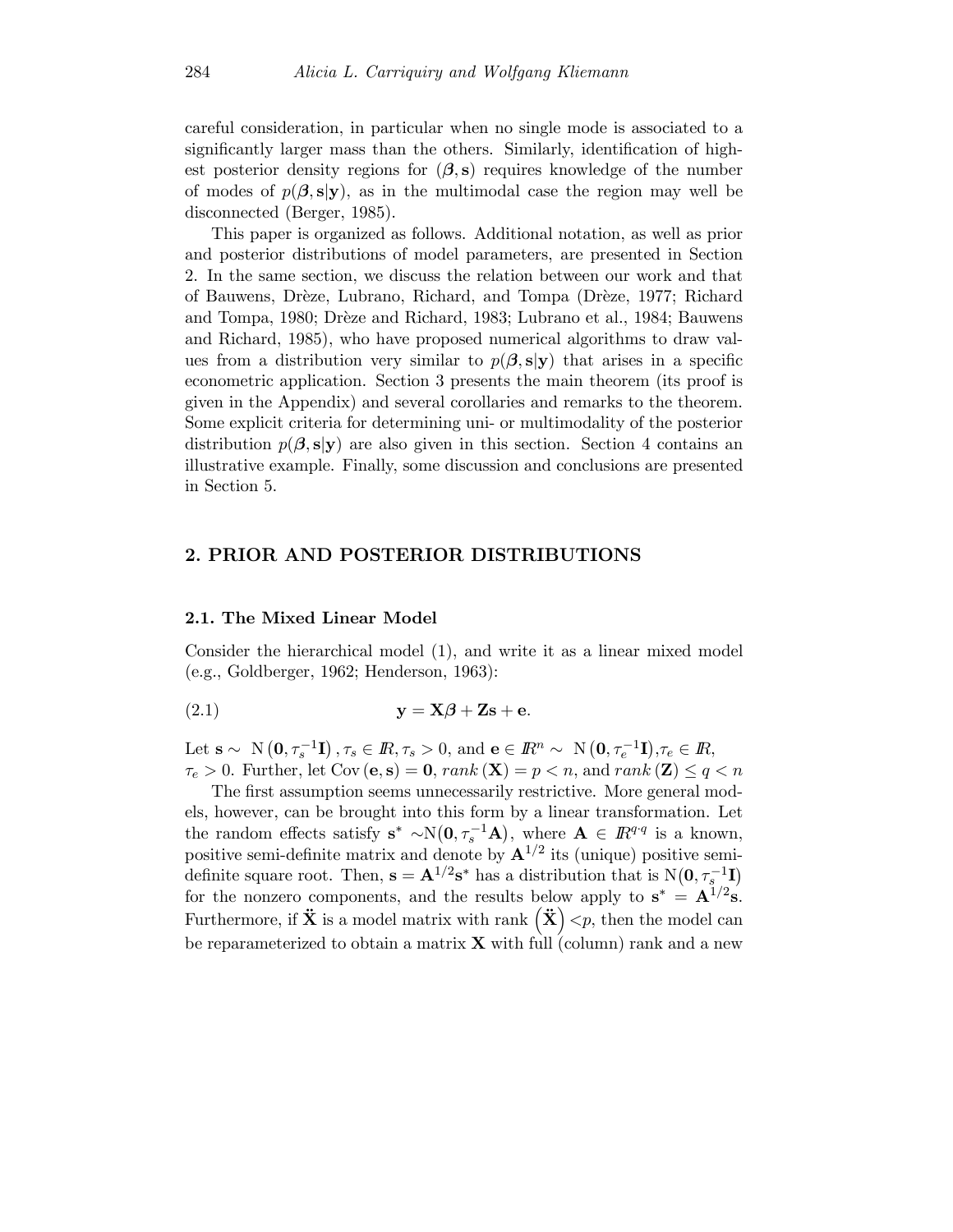parameter vector  $\hat{\beta}$ . The new vector  $\hat{\beta}$  contains linear combinations of the components of  $\beta$ , and only these linear combinations are estimable (e.g., Searle, 1981).

Using the notation  $\delta = \tau_s/\tau_e$ , we obtain  $\mathbf{y} \sim N(\mathbf{X}\boldsymbol{\beta}, \tau_e^{-1}(\mathbf{I} + \delta^{-1}\mathbf{Z}\mathbf{Z}'))$ , where  $'$  denotes the transpose of a matrix. The parameter space is then defined as

(2.2) 
$$
(\boldsymbol{\beta}, \delta, \tau_e) \in \Omega = \{(\boldsymbol{\beta}, \tau_e, \delta) \in \mathbb{R} \times (0, \infty) \times (0, \infty)\}.
$$

Let  $\varphi(\beta, s) = \mathbf{X}\beta + \mathbf{Z}s$ . The likelihood function of y, conditional on  $\beta, s$ , and  $\tau_e$  is then given by

(2.3) 
$$
l(\mathbf{y}|\boldsymbol{\beta}, \mathbf{s}, \tau_e) = (2\pi)^{-n/2} \tau_e^{n/2} \exp \left[ -\frac{1}{2} \tau_e (\mathbf{y} - \boldsymbol{\varphi})' (\mathbf{y} - \boldsymbol{\varphi}) \right].
$$

#### 2.2. Prior Distributions

Within the Bayesian framework, prior distributions must be chosen for the unknown parameters in model (2). In this case, prior distributions for  $\beta$  and for the variance components for **s** and **e** (or for  $\delta$  and  $\tau_e$ ) must be chosen. Assume that a priori,  $\beta$  has a multivariate normal distribution,

(2.4) 
$$
\beta \sim MVN\left(\alpha,\epsilon\mathbf{I}\right),
$$

with  $\alpha \in \mathbb{R}^p$  and  $\epsilon > 0$  known, and denote its density by  $\pi_1(\beta)$ . For the vector  $(\delta, \tau_e)$  consider the following family of prior distributions

(2.5) 
$$
\pi_2(\delta, \tau_e) = G_1(\delta) (\tau_e)^{G_2(\delta)} \exp \left[ -\frac{1}{2} \tau_e G_3(\delta) \right],
$$

where  $G_1(\delta)$ ,  $G_2(\delta)$ , and  $G_3(\delta)$  are functions of  $\delta$  which satisfy the conditions  $G_1(\delta) > 0$ ,  $G_2(\delta) < \frac{1}{2}(n-p-2)$ , and  $G_3(\delta) \ge 0$ . This family includes commonly used prior distributions for scale parameters, such as the uniform noninformative prior (Box and Tiao, 1973, Section 1.2.1), Jeffreys' (1961) priors, and the conjugate (Gamma) family (Raiffa and Schlaiffer, 1971).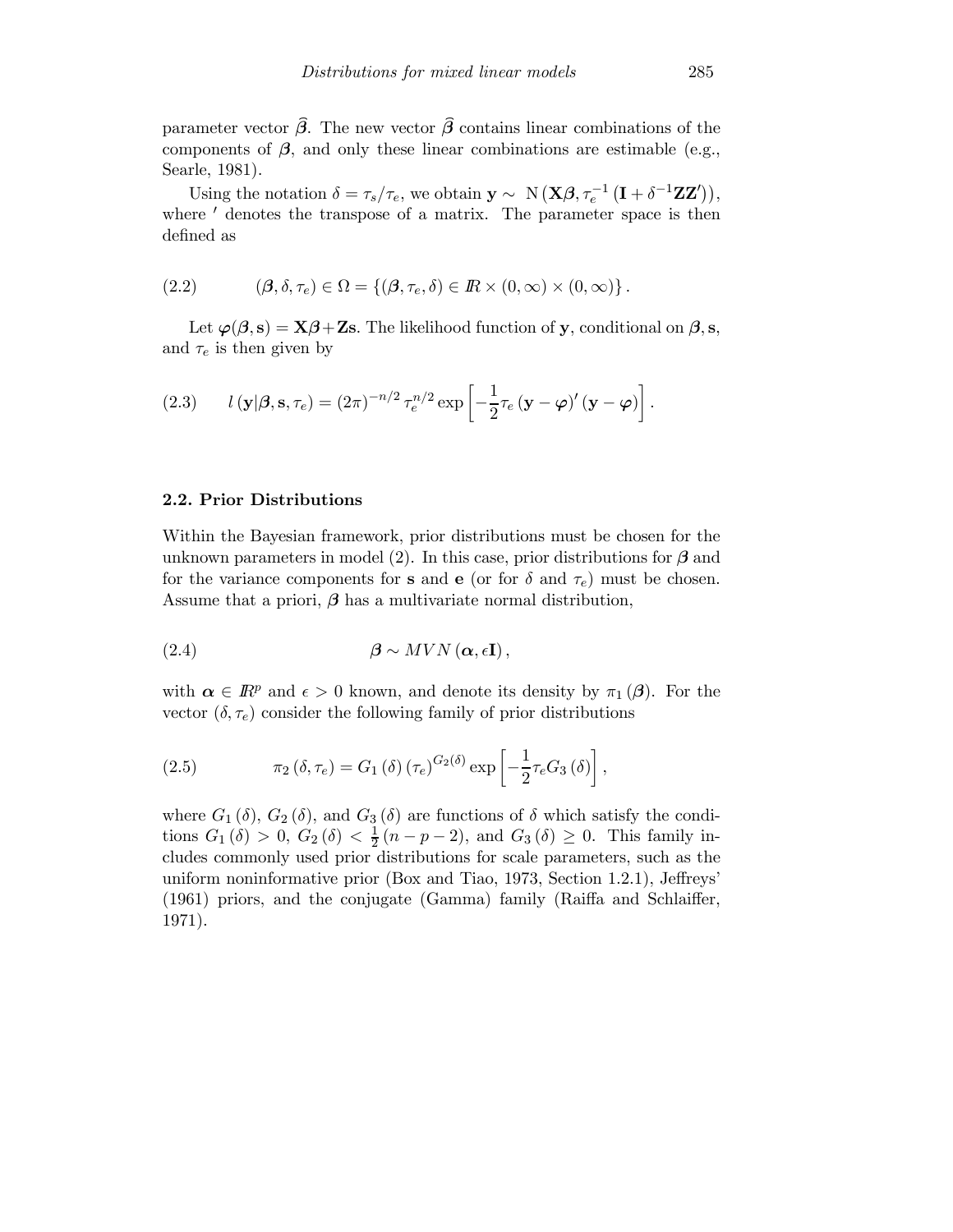#### 2.3. Posterior Distribution

The joint posterior density of  $(\beta, s, \delta, \tau_e)$  given y can now be written in the form

$$
p(\boldsymbol{\beta}, \mathbf{s}, \delta, \tau_e | \mathbf{y}) = k_1 l(\mathbf{y}, \boldsymbol{\beta}, \mathbf{s}, \tau_e) \pi_1(\boldsymbol{\beta}) \pi_2(\delta, \tau_e)
$$
  
\n
$$
= k_2 \tau_e^{n'(\delta)} \delta^{1/2} G_1(\delta) \epsilon^{-p/2}
$$
  
\n
$$
\exp \left\{-\frac{1}{2} \tau_e \left[ (\mathbf{y} - \boldsymbol{\varphi})' (\mathbf{y} - \boldsymbol{\varphi}) + \delta \mathbf{s}' \mathbf{s} + 2G_3(\delta) \right] - (2\epsilon)^{-1} (\boldsymbol{\beta} - \boldsymbol{\alpha})' (\boldsymbol{\beta} - \boldsymbol{\alpha}) \right\},
$$

where  $k_1$  is the normalizing constant,

 $k_2 = k_1 (2\pi)^{-1/2(n+q+p)}$ , and  $n'(\delta) = \frac{1}{2}(n+q+2G_2(\delta)) + 1$ . Consider the case where no prior information on  $\beta$  is available. That is, consider the limiting case where  $\epsilon \to \infty$ , which yields (with the appropriate scaling factor  $\epsilon^{p/2}$ 

$$
\lim_{\epsilon \to \infty} \epsilon^{p/2} p(\boldsymbol{\beta}, \mathbf{s}, \delta, \tau_e | \mathbf{y}) \propto
$$
\n
$$
(2.7)
$$
\n
$$
k_2 \tau_e^{n'(\delta)} \delta^{q/2} G_1(\delta) \exp \left\{ -\frac{1}{2} \tau_e \left[ (\mathbf{y} - \boldsymbol{\varphi})' (\mathbf{y} - \boldsymbol{\varphi}) + \delta \mathbf{s}' \mathbf{s} + 2G_3(\delta) \right] \right\},
$$

where  $\propto$  means "proportional to." Upon integrating (8) analytically with respect to  $\tau_e$ , the marginal posterior density of  $\beta$ , s, and  $\delta$ , given y can be written in the form

$$
p(\boldsymbol{\beta}, \mathbf{s}, \delta | \mathbf{y}) = k_2 \delta^{1/2} G_1(\delta) \times \Gamma \left\{ \frac{1}{2} \left[ n + q + 2G_2(\delta) \right] \right\}
$$

$$
\left\{ \frac{1}{2} (\mathbf{y} - \boldsymbol{\varphi})' (\mathbf{y} - \boldsymbol{\varphi}) + \delta \mathbf{s}' \mathbf{s} + 2G_3(\delta) \right\}^{-\left[ n + q + 2G_2(\delta) \right] / 2}.
$$
  
(2.8)

Inferences about the fixed and the random effects  $(\beta, s)$  should be based on  $p(\beta, s|y)$ . This marginal posterior density can be written in closed form (up to a normalizing constant), if the functions  $G_1(\delta)$ ,  $G_2(\delta)$ , and  $G_3(\delta)$ are specified more precisely. Let

(2.9) 
$$
G_1(\delta) = \frac{b_s^{a_s} b_e^{a_e}}{\Gamma(a_s) \Gamma(a_e)} \times \delta^{a_s - 1}, \, b_s, \, b_e > 0, \, a_s, \, a_e > 0,
$$

(2.10) 
$$
G_2(\delta) = (a_s + a_e - 1),
$$

$$
(2.11) \tG3(\delta) = bs\delta + be.
$$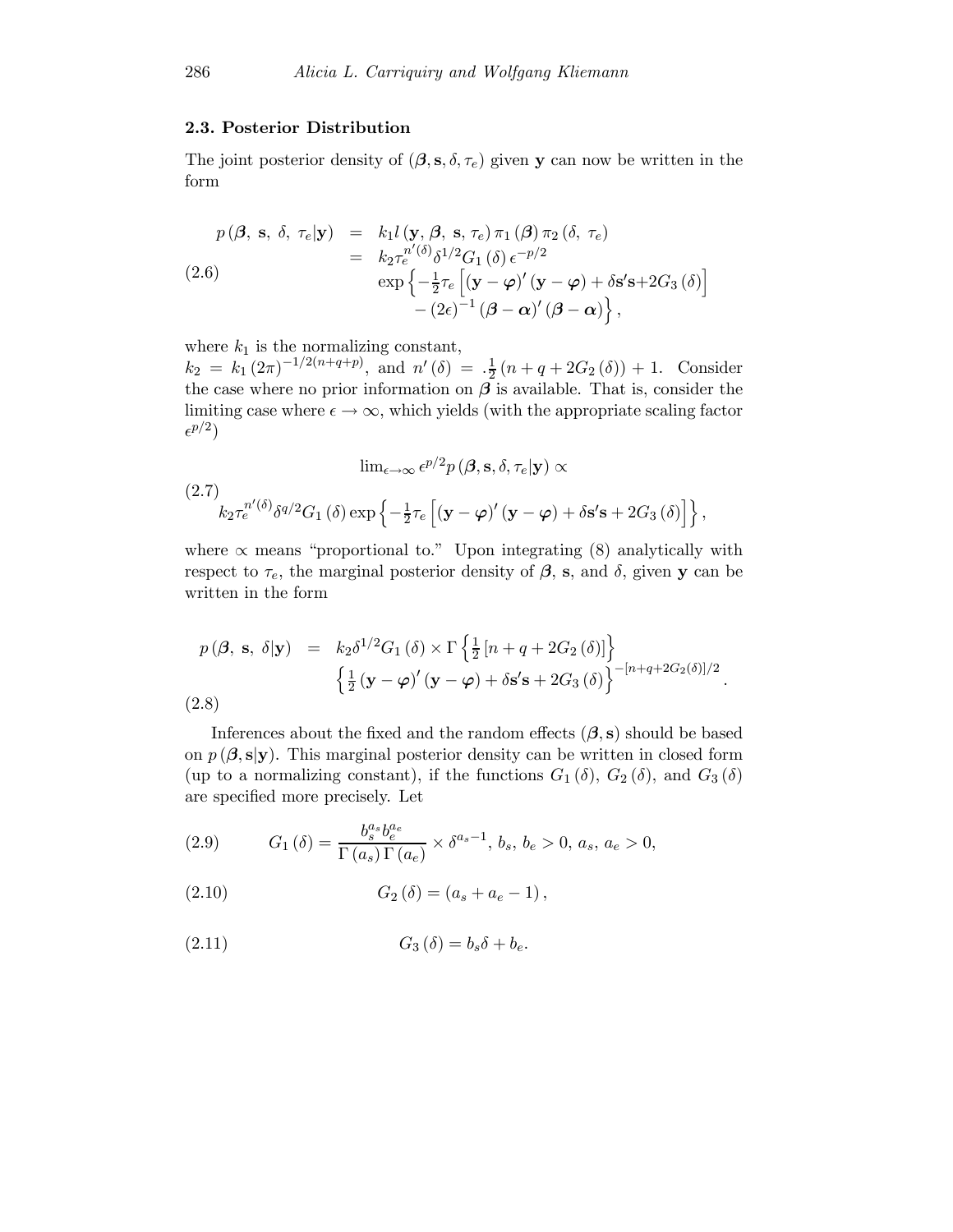These choices for  $G_1(\delta)$ ,  $G_2(\delta)$ , and  $G_3(\delta)$  correspond to the case where a Gamma  $(a_s, b_s)$  prior is assumed for  $\tau_s$ , a Gamma $(a_e, b_e)$  prior is assumed for  $\tau_e$ , and  $\tau_s$  and  $\tau_e$  are independent a priori. We have, therefore, restricted  $\pi_2$  ( $\delta$ ,  $\tau_e$ ) to any prior distribution obtained by considering a conjugate prior family for the independent precision components  $\tau_s$  and  $\tau_e$ .

Let

$$
p_1 = \frac{1}{2} (n + q + 2a_s + 2a_e),
$$
  
\n
$$
k_3 = \frac{k_2 b_s^{a_s} b_e^{a_e}}{\Gamma(a_s) \Gamma(a_e)} 2^{p_1} \Gamma(p_1),
$$

and

$$
p_2 = \frac{1}{2} (1 + 2a_s - 2).
$$

Then, substituting  $(10)-(12)$  into  $(9)$  yields

(2.12) 
$$
p(\boldsymbol{\beta}, \mathbf{s}, \delta | \mathbf{y}) = k_3 \delta^{p_2} \left[ (\mathbf{y} - \boldsymbol{\varphi})' (\mathbf{y} - \boldsymbol{\varphi}) + 2b_e + \delta (\mathbf{s}' \mathbf{s} + 2b_s) \right]^{-p_1}
$$
.

Define, further,  $q_1 = (\mathbf{y} - \boldsymbol{\varphi})'(\mathbf{y} - \boldsymbol{\varphi}) + 2b_e$  and  $q_2 = \mathbf{s}'\mathbf{s} + 2b_s$ , and rewrite (13) in the form

$$
(2.13) \quad p(\boldsymbol{\beta}, \mathbf{s}, \delta | \mathbf{y}) = k_3 \delta^{p_2} \left[ q_1 + \delta q_2 \right]^{-p_1} = k_3 \delta^{p_2} q_1^{-p_1} \left[ 1 + \delta \frac{q_2}{q_1} \right]^{-p_1}.
$$

By using the appropriate change of variable (Stroud, 1987), (14) can be written in the form of a Beta function, and integration with respect to  $\delta$ yields

$$
p(\boldsymbol{\beta}, \mathbf{s}|y) = k_3 q_1^{-p_1} \int_0^1 q_1^{p_2} q_2^{-p_2} x^{p_2} (1-x)^{p_1} q_1 q_2^{-1} (1-x)^{-2} dx
$$
  
\n
$$
= k_3 q_1^{(-p_1+p_2+1)} q_2^{-(p_2+1)} \int_0^1 x^{p_2} (1-x)^{(p_1-p_2-2)} dx
$$
  
\n
$$
= k_4 \left[ (\mathbf{y} - \boldsymbol{\varphi})' (\mathbf{y} - \boldsymbol{\varphi}) + 2b_e \right]^{-\frac{1}{2}(n+2a_e)} [\mathbf{s}'\mathbf{s} + 2b_s]^{-\frac{1}{2}(q+a_s)},
$$
  
\n(2.14)

where  $\varphi = \mathbf{X}\beta + \mathbf{Z}\mathbf{s}$ . In the remainder of this paper, we study the behavior of (15) in  $\mathbb{R}^p \times \mathbb{R}^q$ . We are interested in determining whether (15) is uni- or multimodal, and in establishing the location and relative size of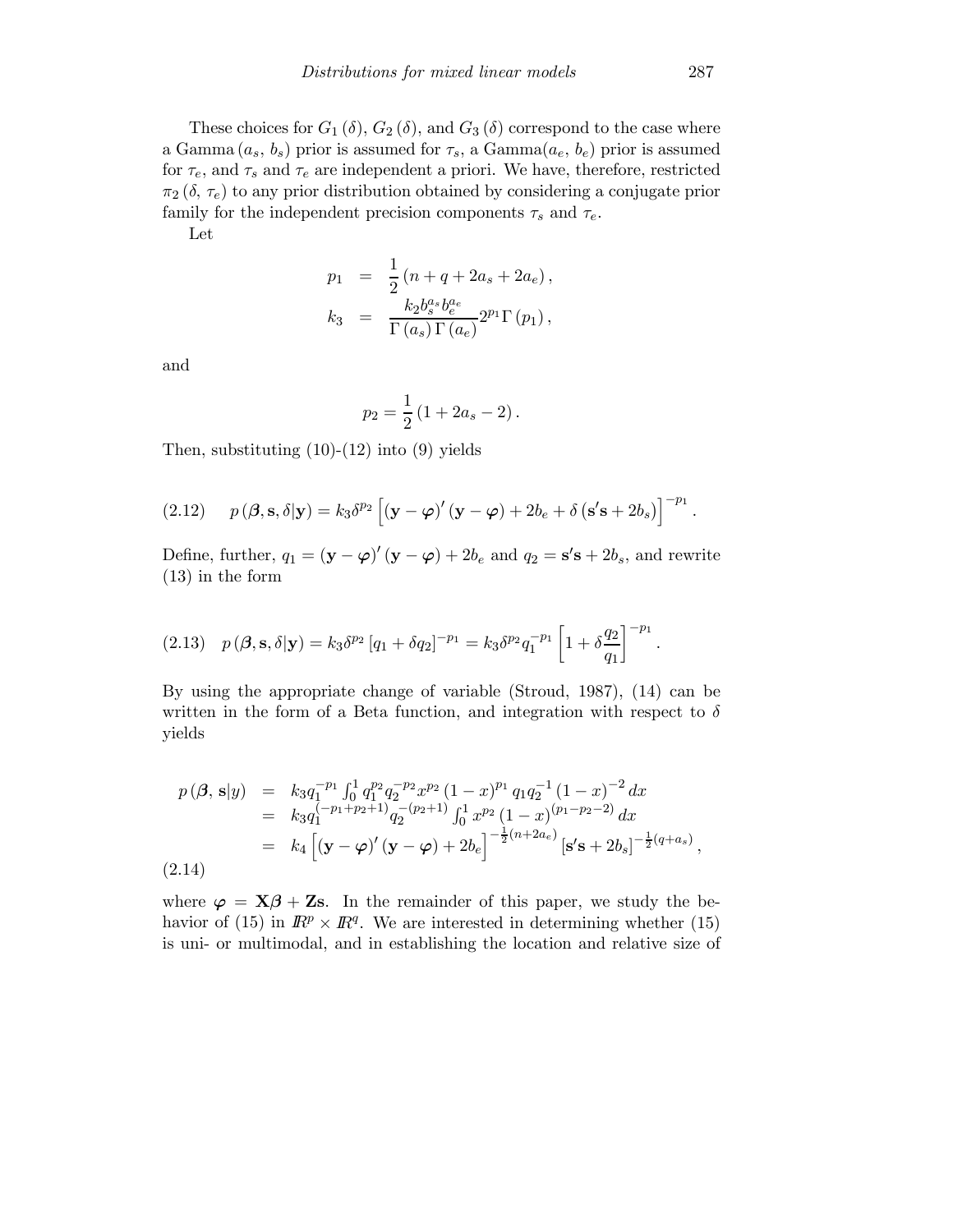the mode(s). Inferences about  $\beta$  and s can be based on the joint marginal posterior distribution of  $\beta$  and s, as given in (15).

Note that  $p(\beta, s|y)$  is proportional to the product of two multivariate t-density kernels. This distribution is known as a product form polyt, and was studied by Drèze (1977), Richard and Tompa (1980), Drèze and Richard (1983), Lubrano et al. (1984), Richard (1984) and Bauwens and Richard (1985). The poly-t distribution arises as the posterior density function of regression coefficients of a single structural equation under various non-informative prior specifications, or in instrumental variable settings within a Bayesian framework. In a series of papers, the authors above characterize the poly-t distribution, both in product and ratio form, and propose algorithms and software that can be used to evaluate normalizing constants, first and second order moments of the distributions, and various fractiles. Results presented in this paper complement and expand the work of Dr`eze, Richard, and collaborators. The special structure of the product form poly-t distribution will be useful when trying to describe  $p(\beta, s|y)$  in  $\mathbb{R}^p \times \mathbb{R}^q$ .

Two special cases of model (2) may be of interest. Consider first the random effects model with a common mean  $\mu$ . For this model,

$$
y = 1\mu + Zs + e,
$$

where  $\mathbf{1} \in \mathbb{R}^n$  is a vector of 1's. Under the set of preceding assumptions, and by substituting  $1\mu$  for  $\mathbf{X}\boldsymbol{\beta}$ , the form of the marginal posterior density of  $\mu$  and s is

$$
p(\mu, \mathbf{s}|\mathbf{y}) = k_5 \left[ (\mathbf{y} - \mathbf{1}\mu - \mathbf{Z}\mathbf{s})' (\mathbf{y} - \mathbf{1}\mu - \mathbf{Z}\mathbf{s}) + 2b_e \right]^{-\frac{1}{2}(n+2a_e)}
$$
  

$$
[\mathbf{s}'\mathbf{s} + 2b_s]^{-\frac{1}{2}(q+a_s)}.
$$

The second special case is the completely random model

$$
y = Zs + e
$$

which leads in a similar fashion to

$$
p(\mathbf{s}|\mathbf{y}) = k_6 \left[ (\mathbf{y} - \mathbf{Z}\mathbf{s})' (\mathbf{y} - \mathbf{Z}\mathbf{s}) + 2b_e \right]^{-\frac{1}{2}(n+2a_e)} \left[ \mathbf{s}'\mathbf{s} + 2b_s \right]^{-\frac{1}{2}(q+a_s)}
$$
\n(2.18)

.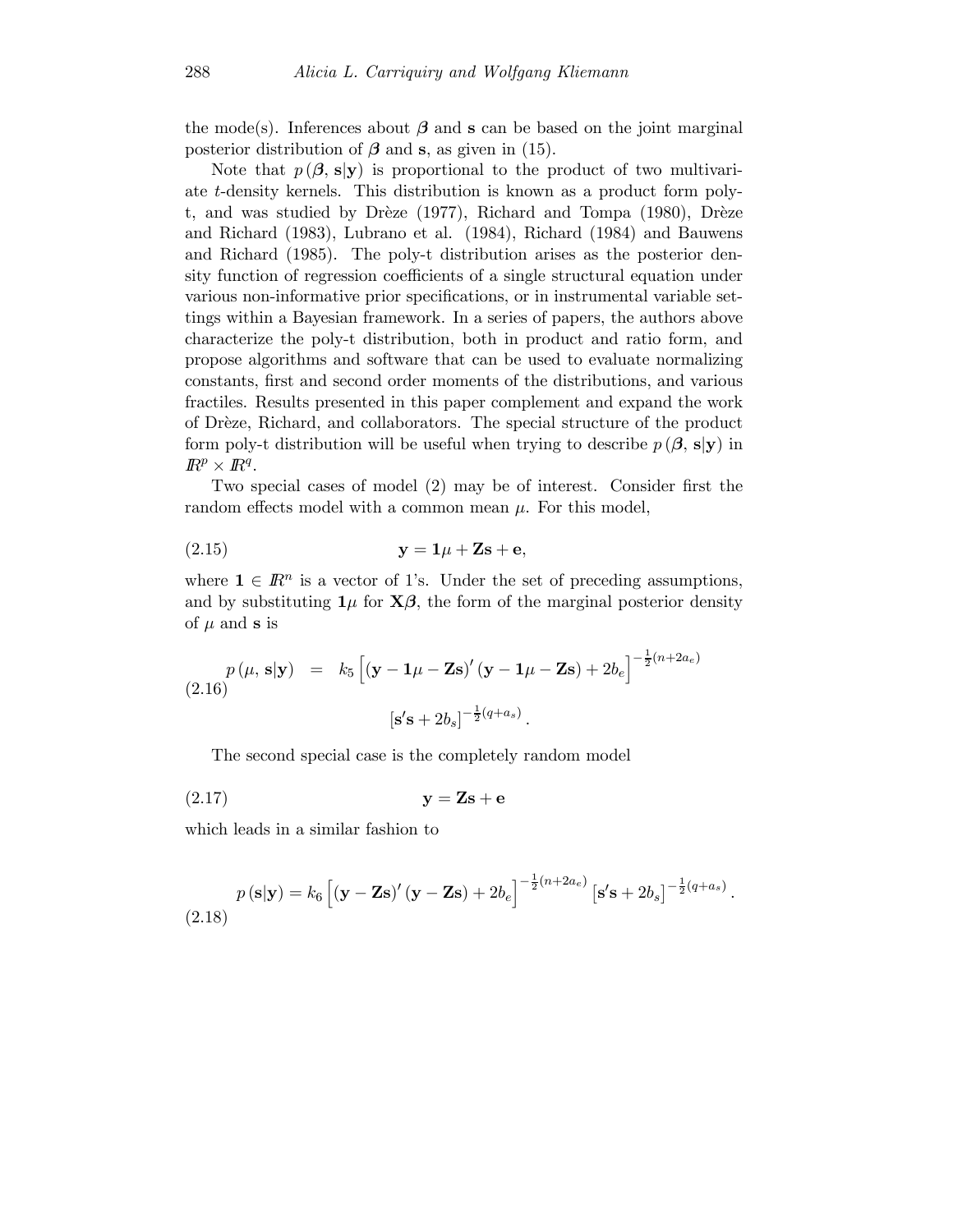In Section 3, we analyze the local maxima, i.e. the modes, of the posterior density  $(15)$  The function  $(17)$  is just a special case of  $(15)$ , and the form (17) is discussed at the end of the next section.

#### 3. THE MAXIMA OF POSTERIOR DENSITIES

The main result of this paper is the following.

Theorem 1 Consider the mixed linear model  $(2.1)$ , with prior distributions given in  $(2.4)$  -  $(2.5)$ ,  $(2.9)$ - $(2.11)$ , for the limiting case  $(2.7)$ . Then the posterior density  $p(\beta, s|y)$  in (2.14) attains all its (local) maxima on a onedimensional curve  $\Phi(\kappa)$ ,  $\kappa \in [0, \bar{\kappa}],$  in  $(\beta, s)$ -space.

The proof of Theorem 1 is given in the Appendix. Here we describe how to compute the curve  $\Phi(\kappa)$  in general, and for an important special case. The (local) maxima of the posterior density  $p(\beta, s|y)$  can then be found by maximizing a real function defined on a bounded interval [0,  $\bar{\kappa}$ ], using for example, Newton-Raphson type algorithms.

We first introduce some notation to simplify the expressions in  $p(\beta, s|y)$ from (2.14). Let

$$
c_1 = 2b_e > 0, c_2 = 2b_s > 0, m = \frac{1}{2}(n + 2a_e) \ge 1, l = \frac{1}{2}(q + a_s) \ge 1.
$$

Then the function  $h : \mathbb{R}^p \times \mathbb{R}^q \to \mathbb{R}$ , defined by

(3.1) 
$$
h(\beta, \mathbf{s}) = [(\mathbf{y} - \mathbf{X}\beta - \mathbf{Z}\mathbf{s})'(\mathbf{y} - \mathbf{X}\beta - \mathbf{Z}\mathbf{s}) + c_1]^{-m} [\mathbf{s}'\mathbf{s} + c_2]^{-l}
$$

attains its extreme values at the same points as  $p(\beta, s|y)$ , and these values differ only by multiplication with the positive constant  $k_4$ .

Let  $M = (X, Z)$  be the matrix made up of the columns of X and Z and let  $p + r$ , with  $0 \le r \le q$  be the rank of **M**. Let **N** be a submatrix of M with  $p + r$  linearly independent columns, and let  $V \subset \mathbb{R}^p \times \mathbb{R}^q$  be the corresponding subspace. We first define a curve  $\sim \Phi(\kappa)$ ,  $\kappa \in [0, \bar{\kappa}]$  in V.

Let 
$$
\mathbf{v}_1 = (\mathbf{N}'\mathbf{N})^{-1} \mathbf{N}'\mathbf{y}
$$
 with components  $\mathbf{v}_1 = \begin{pmatrix} \beta_1 \\ \mathbf{s}_1 \end{pmatrix} \in V$ , and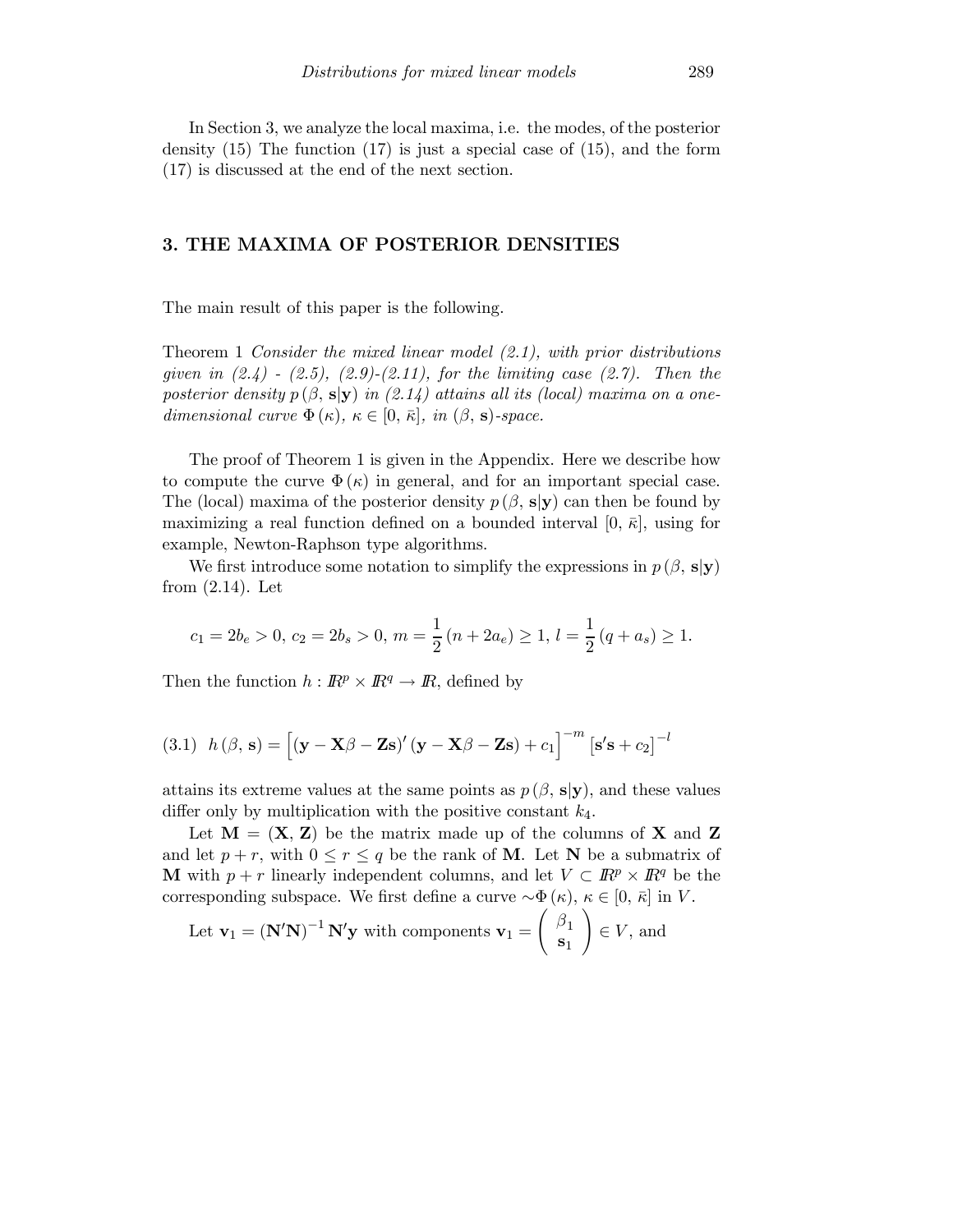$$
\mathbf{v}_0 = \begin{pmatrix} \beta_0 \\ \mathbf{0} \end{pmatrix} \in V \text{ with } \beta_0 = (\mathbf{X}'\mathbf{X})^{-1} \mathbf{X}'\mathbf{y}. \text{ Set } \bar{\kappa} = \mathbf{s}_1' \mathbf{s}_1. \text{ The curve } \sim \Phi(\kappa)
$$
 is defined by

$$
(3.2) \qquad \qquad \sim \Phi(0) = \mathbf{v}_1,
$$

$$
(3.3) \t\t \sim \Phi (\bar{\kappa}) = \mathbf{v}_0,
$$

(3.4) 
$$
\sim \Phi(\kappa) = \begin{pmatrix} \beta(\kappa) \\ \mathbf{s}(\kappa) \end{pmatrix}, 0 < \kappa < \bar{\kappa}.
$$

For example, the curve  $\sim \Phi$  evaluated at 0, is a point in  $(\beta, s)$ -space whose coordinates are the components of the vector  $v_1$ . Here,  $s(\kappa)$  is the solution to the system of equations

(3.5) 
$$
\mathbf{s} = -\lambda [\mathbf{Z}'_s (\mathbf{I} - \mathbf{P}) \mathbf{Z}_s (\mathbf{s}_1 - \mathbf{s})]
$$

$$
\kappa = (\mathbf{s}_1 - \mathbf{s})' (\mathbf{I} - \mathbf{P})' (\mathbf{I} - \mathbf{P}) \mathbf{Z}_s (\mathbf{s}_1 - \mathbf{s})
$$

$$
= (\mathbf{s}_1 - \mathbf{s})' (\mathbf{I} - \mathbf{P}) \mathbf{Z}_s (\mathbf{s}_1 - \mathbf{s}),
$$

with  $\mathbf{P} = \mathbf{X} (\mathbf{X}'\mathbf{X})^{-1} \mathbf{X}'$ , and  $\mathbf{N} = (\mathbf{X}, \mathbf{Z}_s)$ , and  $\beta (\kappa)$  is given by

(3.7) 
$$
\mathbf{0} = \mathbf{X}'\mathbf{X}(\beta_1 - \beta(\kappa)) + \mathbf{X}'\mathbf{Z}_s(\mathbf{s}_1 - \mathbf{s}(\kappa))
$$

(3.8) 
$$
\mathbf{s}(\kappa) = -\lambda \left[ \mathbf{Z}_s' \mathbf{X} \left( \beta_1 - \beta(\kappa) \right) + \mathbf{Z}_s' \mathbf{Z}_s \left( \mathbf{s}_1 - \mathbf{s}(\kappa) \right) \right].
$$

Note that  $\beta(\kappa)$  is a straight line in  $\mathbb{R}^p$ .

To obtain the values of h in (3.1) on the maximum curve  $\Phi(\kappa)$ ,  $\kappa \in [0, \bar{\kappa}],$ define

$$
\tilde{f} : V \to \mathbb{R}, \ \tilde{f}(\beta, \mathbf{s}) = (\mathbf{s}'\mathbf{s} + c_2)^l
$$
\n
$$
\tilde{g} : V \to \mathbb{R}, \ \tilde{g}(\beta, \mathbf{s}) = \left[ \left( \mathbf{y} - \mathbf{N} \begin{pmatrix} \beta \\ \mathbf{s} \end{pmatrix} \right)' \left( \mathbf{y} - \mathbf{N} \begin{pmatrix} \beta \\ \mathbf{s} \end{pmatrix} \right) + c_1 \right]^m
$$
\n
$$
\xi^2 = \Phi(0)'_s \Phi(0)_s / \Phi(0)'_s \sim \Phi(0)_s.
$$
\n(3.9)

Then

(3.10) 
$$
h(\Phi(\kappa)) = \tilde{g}(\sim \Phi(\kappa))^{-1} \cdot \tilde{f}(\xi \cdot \sim \Phi(\kappa))^{-1}
$$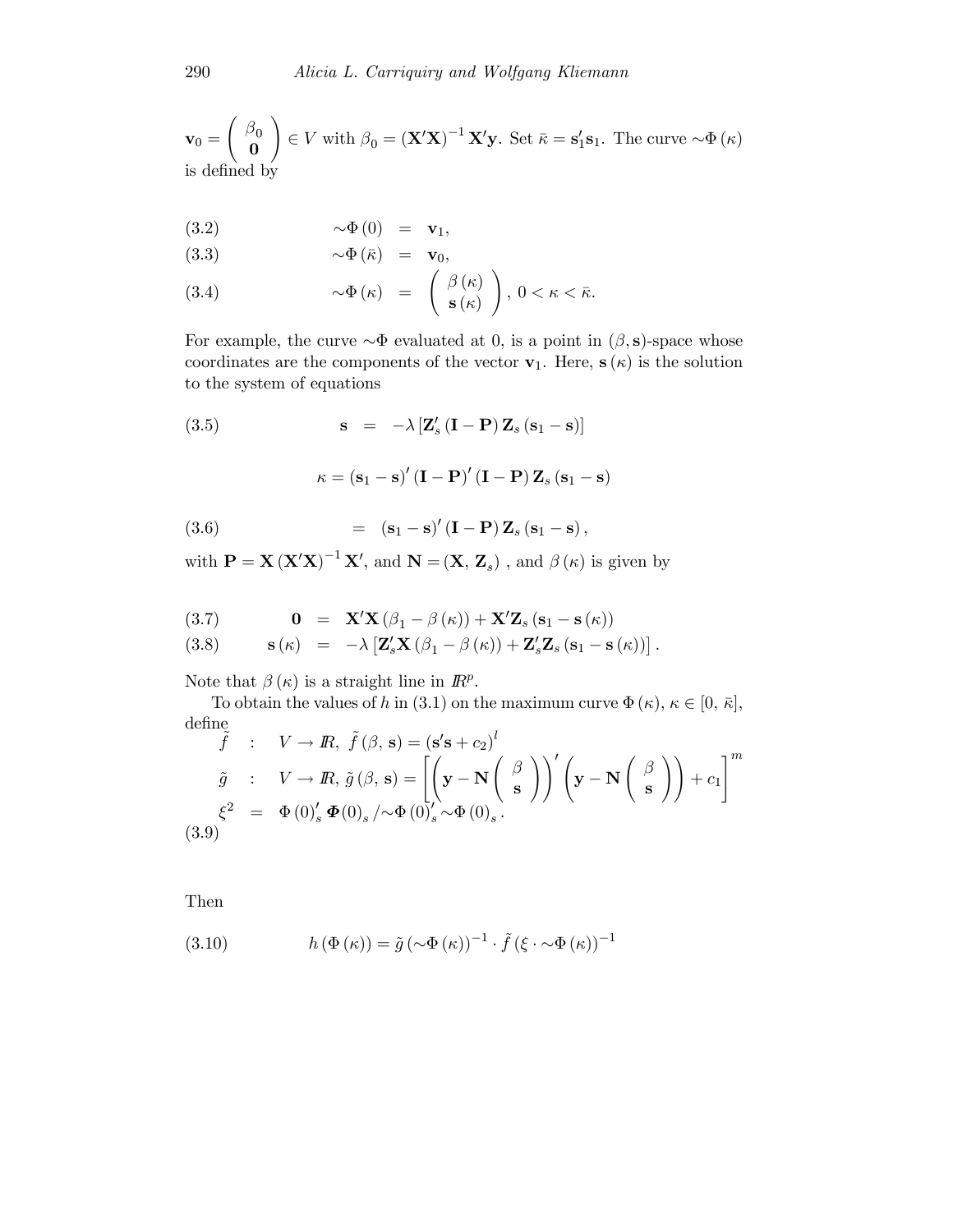and 
$$
\Phi(\kappa) = \begin{pmatrix} \Phi(\kappa) \\ \Phi(\kappa) \end{pmatrix} \in \mathbb{R}^p \times \mathbb{R}^q
$$
 is of the form

(3.11) 
$$
\Phi(\kappa)_{\beta} = \sim \Phi(\kappa)_{\beta}
$$

(3.12) 
$$
\Phi(\kappa)_{s} = (\hat{\mathbf{Z}}'\hat{\mathbf{Z}})^{-1}\hat{\mathbf{Z}}'\sim\Phi(\kappa)_{s}
$$

with 
$$
\hat{\mathbf{Z}}
$$
 a  $q \times r$  matrix whose columns are  $r$  linearly independent rows of  $\mathbf{Z}$ .  
Note that  $\Phi(\bar{\kappa}) = \begin{pmatrix} \beta_0 \\ \mathbf{0} \end{pmatrix} = \mathbf{v}_0$ , and  $\Phi(0) = \begin{pmatrix} \beta_1 \\ \mathbf{s}_0 \end{pmatrix} = \mathbf{w}_1$  with  

$$
\mathbf{s}_0 = (\hat{\mathbf{Z}}' \hat{\mathbf{Z}})^{-1} \hat{\mathbf{Z}}' \mathbf{s}_1.
$$

Maximization of the function h in (3.10) is done over the interval [0,  $\bar{\kappa}$ ], and the points where the (local) maxima are attained, can be computed according to (3.11)-(3.12).

#### Corollary 2

- 1. If  $r = 0$ , then the posterior distribution  $p(\beta, s|y)$  has exactly one maximum, attained at  $\mathbf{v}_1 \in \mathbb{R}^p$ , which is given by the normal equations  $\mathbf{X}'\mathbf{X}\mathbf{v}_1 = \mathbf{X}'\mathbf{y}$ , or  $\mathbf{v}_1 = (\mathbf{X}'\mathbf{X})^{-1}\mathbf{X}'\mathbf{y}$ .
- 2. If  $\mathbf{v}_1 = (\mathbf{N}'\mathbf{N})^{-1}\mathbf{N}\mathbf{y} \in \mathbb{R}^p$ , then  $p(\beta, \mathbf{s}|\mathbf{y})$  has exactly one maximum, attained at  $\mathbf{v}_1$ .
- 3. In both cases,  $\mathbf{v}_1 = \mathbf{E} \{\beta, \mathbf{s} | \mathbf{y}\}\text{, i.e., } \mathbf{v}_1$  is the joint posterior mean of  $\beta$  and s.

**Proof:** 1. and 2. follow directly from the computations in the proof of the theorem. The fact that  $p(\beta, s|y)$  is symmetric on each line through  $v_1$ under conditions 1. or 2. yields the result 3.

We now consider an important special case, for which the (local) maxima can be computed explicitly. Recall from the discussion above that the β-component of  $\sim$   $\Phi(\kappa)$  (and hence, of  $\Phi(\kappa)$ ) is always a straight line. Furthermore, it follows from the proof of Theorem 1 in the Appendix, that  $\sim \Phi(\kappa)$ <sub>s</sub> = **s**( $\kappa$ ) is a line if and only if one of the (generalized) eigendirections of  $\mathbf{Z}'_s$  (**I** – **P**)  $\mathbf{Z}_s$  is  $\mathbf{s}_1$ . This is, in particular, the case if the level surfaces of this quadratic form are spheres, or if  $r = 1$ . If  $\sim \Phi(\kappa)$  is a straight line in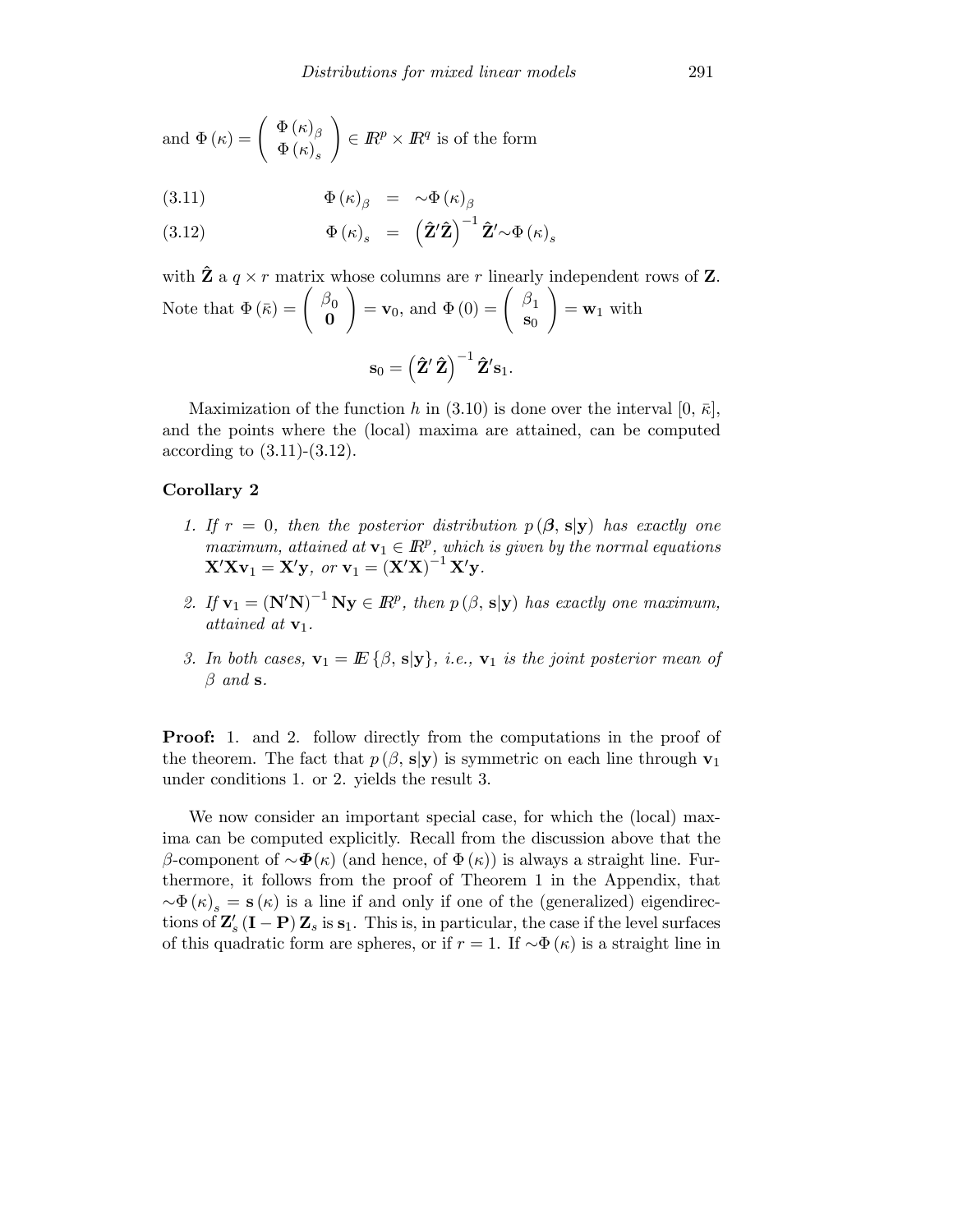V, so is  $\Phi(\kappa)$  in  $\mathbb{R}^p \times \mathbb{R}^q$ . For this case, we obtain expressions, as follows, for the modes of the posterior density in explicit form. In order to simplify notation, we reparameterize the line segment  $\{\Phi(\kappa), \kappa \in [0, \bar{\kappa}]\}\$ as

 $\Phi{:}\mathbb{R} \to \mathbb{R}^p \times \mathbb{R}^q,$ 

(3.13) 
$$
\Phi(\alpha) = (1 - \alpha) \mathbf{v}_0 + \alpha \mathbf{w}_1, \quad \alpha \in [0, 1].
$$

The mode(s) of  $p(\beta, s|y)$  can now be computed as the maxima of the function  $h(\Phi(\kappa))$ , with h defined as in (3.1). With  $\mathbf{v}_0$  and  $\mathbf{w}_1$  as above, let

(3.14) 
$$
a_0 = \mathbf{y}'\mathbf{y} - 2\mathbf{y}'\mathbf{M}\mathbf{v}_0 + \mathbf{v}'_0\mathbf{M}'\mathbf{M}\mathbf{v}_0 + c_1,
$$

$$
(3.15) \qquad a_1 = -\mathbf{y}'\mathbf{M}\mathbf{w}_1 + \mathbf{y}'\mathbf{M}\mathbf{v}_0 + \mathbf{w}'_1\mathbf{M}'\mathbf{M}\mathbf{v}_0 - \mathbf{v}'_0\mathbf{M}'\mathbf{M}\mathbf{v}_0
$$

(3.16)  $a_2 = \mathbf{w}_1' \mathbf{M}' \mathbf{M} \mathbf{w}_1 - 2 \mathbf{w}_1' \mathbf{M}' \mathbf{M} \mathbf{v}_0 + \mathbf{v}_0' \mathbf{M}' \mathbf{M} \mathbf{v}_0.$ 

Then 
$$
g(\Phi(\alpha)) = \left[ \left( \mathbf{y} - \mathbf{M} \begin{pmatrix} \beta \\ \mathbf{s} \end{pmatrix} \right)' \left( \mathbf{y} - \mathbf{M} \begin{pmatrix} \beta \\ \mathbf{s} \end{pmatrix} \right) + c_1 \right]^m
$$
 reads  
\n(3.17) 
$$
g(\Phi(\alpha)) = \left( a_0 + 2a_1\alpha + a_2\alpha^2 \right)^m.
$$

For  $\mathbf{x} \in \mathbb{R}^p \times \mathbb{R}^q$  denote by  $\mathbf{x}_s$  the components in the s-space  $\mathbb{R}^q$ . Set

(3.18) 
$$
b_0 = \mathbf{v}'_{0,s} \mathbf{v}_{0,s} + c_2
$$

(3.19) 
$$
b_1 = \mathbf{v}'_{0,s} \mathbf{w}_{1,s} - \mathbf{v}'_{0,s} \mathbf{v}_{0,s},
$$

(3.20) 
$$
b_2 = \mathbf{w}'_{1,s} \mathbf{w}_{1,s} - 2 \mathbf{v}'_{0,s} \mathbf{w}_{1,s} + \mathbf{v}'_{0,s} \mathbf{v}_{0,s}.
$$

Then  $f(\Phi(\alpha)) = (\mathbf{s}'\mathbf{s}+c_2)^l$  can be written as

(3.21) 
$$
f(\Phi(\alpha)) = (b_0 + 2b_1\alpha + b_2\alpha^2)^l.
$$

Furthermore, let  $A = 2ma_1b_0 + 2la_0b_1$ ,  $B = 4ma_1b_1 + 2ma_2b_0 + 4la_1b_1 +$  $2la_0b_2$ ,  $C = 2ma_1b_2 + 4ma_2b_1 + 2la_2b_1 + 4la_1b_2$ , and  $D = 2ma_2b_2 + 2la_2b_2$ . Then, differentiating the product  $f(\Phi(\alpha)) \cdot g(\Phi(\alpha))$  with respect to  $\alpha$ , and equating to zero yields,

(3.22) 
$$
P(\alpha) = D\alpha^3 + C\alpha^2 + B\alpha + A = 0,
$$

a third-degree polynomial in  $\alpha$ . The explicit solution of (3.22) can be obtained via Cardano's rule. Let

$$
a = \frac{B}{D} - \frac{C^2}{3D^2}, b = \frac{2}{27} \frac{C^3}{D^3} - \frac{BC}{3D^2} + \frac{A}{D},
$$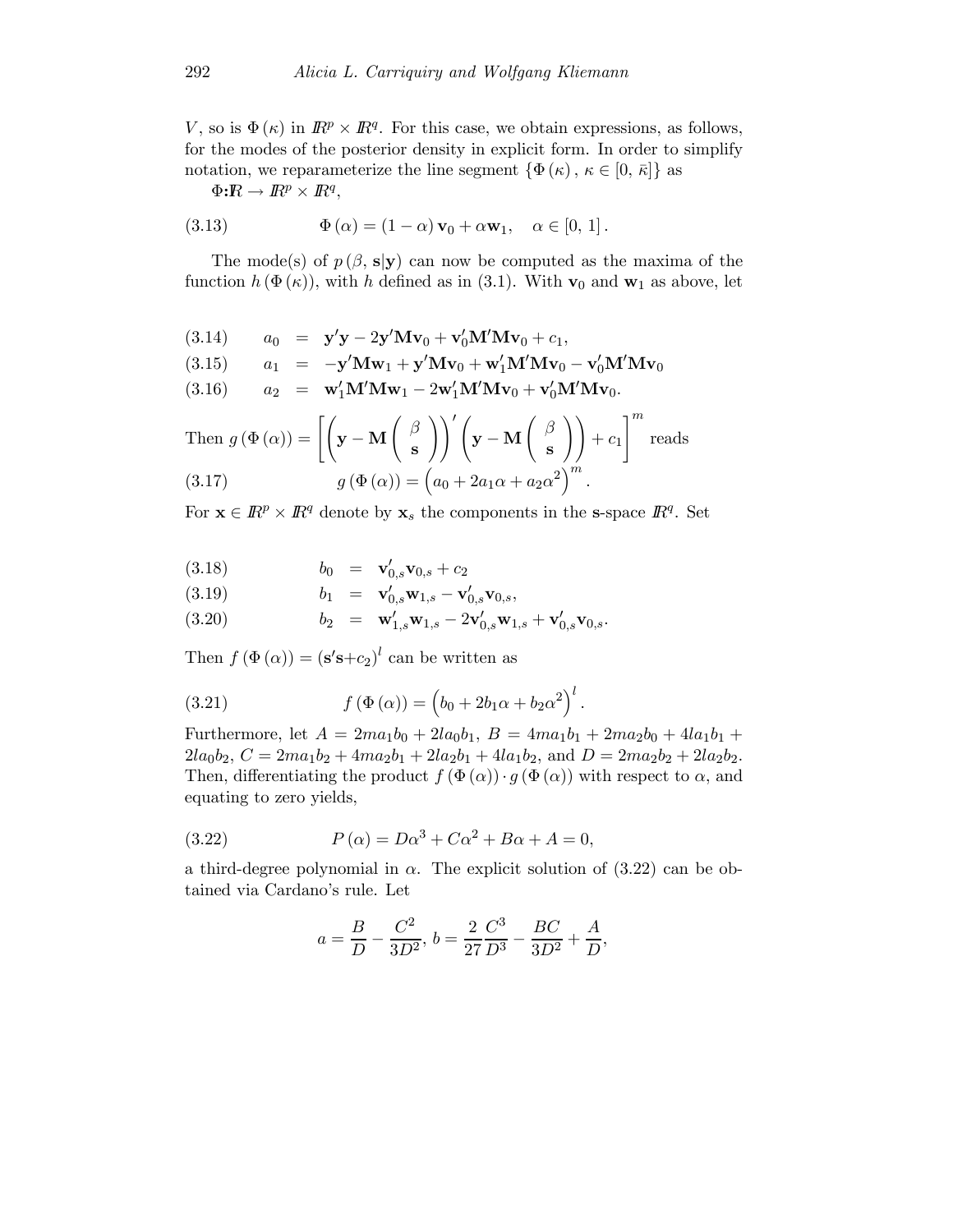and let F denote the discriminant of the reduced equation (with  $\gamma = \alpha + \frac{C}{3D}$ )

$$
(3.23)\qquad \qquad \gamma^3 + a\gamma + b = 0,
$$

(3.24) 
$$
F = \left(\frac{a}{3}\right)^3 + \left(\frac{b}{2}\right)^2.
$$

We then obtain, with  $u = \left(-\frac{b}{2} + \sqrt{F}\right)^{1/3}$ ,  $t = \left(-\frac{b}{2} - \sqrt{F}\right)^{1/3}$ , the following criterion:

- 1. If  $F > 0$ , then (3.22) has one real root, namely  $\gamma_1 = u + t$ .
- 2. If  $F = 0$ , then (3.22) has three real roots, one of which is double, namely  $\gamma_1 = -\frac{1}{2}(u+t)$ ,  $\gamma_2 = \frac{1}{2}(u+t)$ , where  $\gamma_2$  is the double root.
- 3. If  $F < 0$ , then (3.22) has three distinct real roots, namely  $\gamma_1 = u + t$ ,  $\gamma_2 = -\frac{1}{2}(u+t) + j(u-t)\sqrt{3}, \gamma_3 = -\frac{1}{2}(u+t) - j\frac{1}{2}(u-t)\sqrt{3}, \text{ where}$  $j$  is the imaginary unit.

Resubstitution via  $\alpha_i = \gamma_i - \frac{C}{3D}$  yields:

- 1. The posterior density  $p(\beta, s|y)$  is unimodal, iff  $F \geq 0$ , and in this case,  $\nu = \alpha_1 \mathbf{w}_1 + (1 - \alpha_1) \mathbf{v}_0$  is the mode.
- 2. The posterior density  $p(\beta, s|y)$  is bimodal, iff  $F < 0$ , and in this case,  $\nu_i = \alpha_i \mathbf{w}_1 + (1 - \alpha_i) \mathbf{v}_0, i = 1, 2$ , are the modes.

These computations show that in the setup of this special case, no iterative procedure is necessary for determining the modes. It is only necessary to invert the matrices  $\mathbf{X}'\mathbf{X}$  and  $\mathbf{N}'\mathbf{N}$ , to compute  $\left(\hat{\mathbf{Z}}'\hat{\mathbf{Z}}\right)^{-1}$ , and to solve (3.12) for  $w_1$ . These computations are straightforward.

Results from Theorem 1 and the special case above can be used to custom-tailor MCMC algorithms:

- If the mode  $\nu$  is unique, use information about the location of  $\nu$  on the curve  $\{\Phi(\kappa), \kappa \in [0, \bar{\kappa}]\}\$ to "blast" into the area of  $p(\beta, s|y)$  of highest mass.
- If the stationary distribution  $p(\beta, s|y)$  is multi-modal, i.e., has multiple local maxima  $(\Phi(\kappa_i), \nu_i), i \geq 2$ , then design the algorithm so that it visits all the modes, and set the number of visits to be proportional to the relative size  $\nu_i$  of each mode.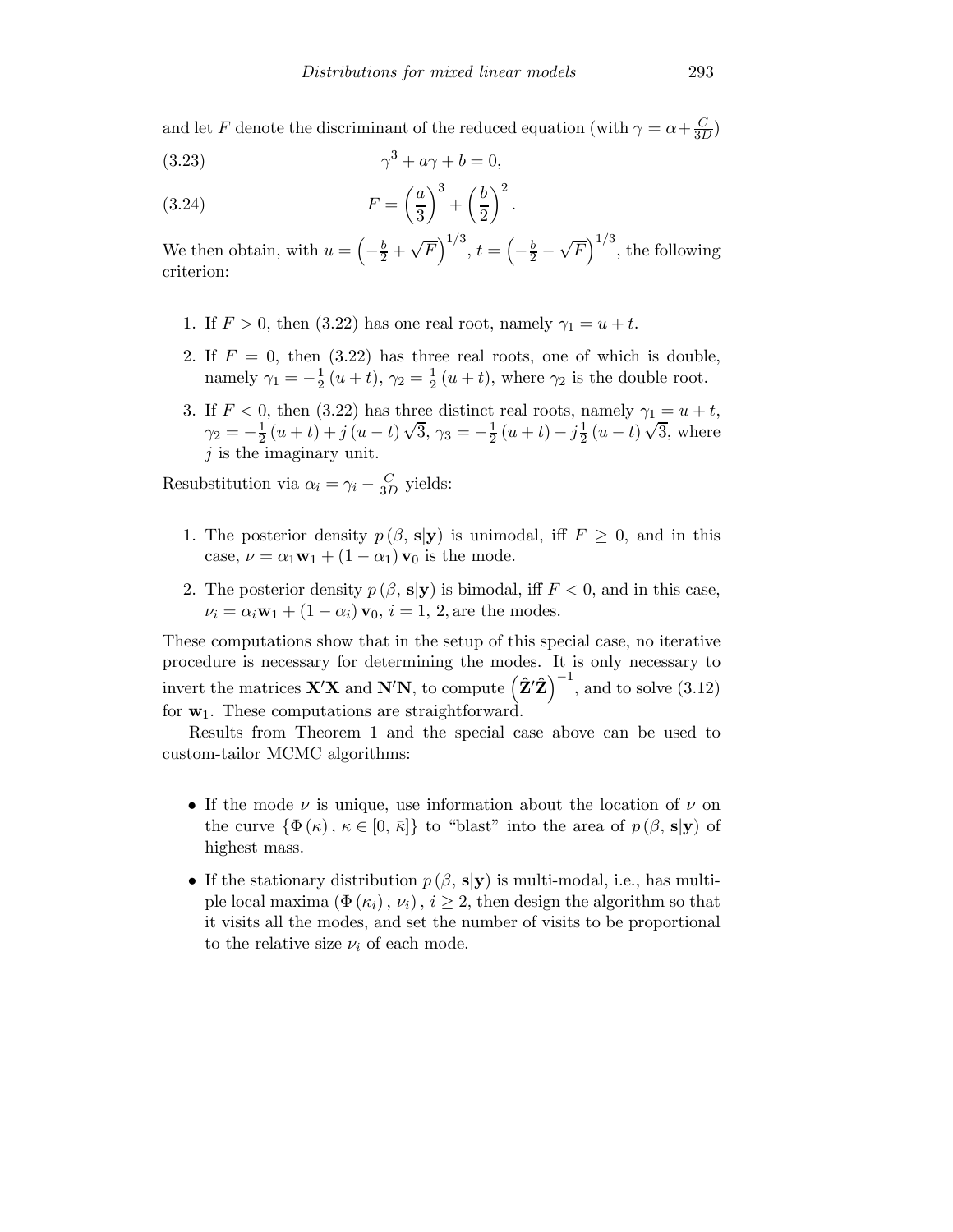We conclude this section with some remarks on the application of our main result. Consider the completely random model  $(2.17)$   $y = Zs + e$ . Define  $W := l.s. \{Z_1, ..., Z_q\} \subset \mathbb{R}^n$ , and reorder the columns of **Z** such that  $\{Z_1, ..., Z_r\}$  is a basis of W. Let  $V = \mathbf{Z}^{-1}[W]$ , the inverse image of W under **Z** with basis  $\{\hat{e}_1, ..., \hat{e}_r\}$ , and denote the kernel of **Z** by K. Then the point  $\mathbf{v}_1$  is given by the normal equations  $\mathbf{v}_1 = (\mathbf{Z}|_V^{\prime} \mathbf{Z}|_V)$  $\Big)^{-1} \, \mathbf{Z} \vert_V' \mathbf{y} \in I\!\!R^q,$ and we have  $\mathbf{v}_0 = \mathbf{s}_0 = \mathbf{0}$ . With this notation, the proof of Theorem 1 goes through, yielding one or two (local) maxima for the posterior density  $p(\mathbf{s}|\mathbf{y}).$ 

If  $p(\beta, s|y)$  has a unique maximum, the point where this maximum is attained, need not be the posterior mean (see the example in Section 4). However, each component of the curve  $\sim \Phi(\kappa)$ ,  $\kappa \in [0, \bar{\kappa}]$  is monotone in V, and hence, the posterior mean in V is always contained in the multidimensional rectangle described by  $\sim \Phi(0)$  and  $\sim \Phi(\bar{\kappa})$ . Of course, the same holds true in  $\mathbb{R}^p \times \mathbb{R}^q$ , using the corners  $\Phi(0)$  and  $\Phi(\bar{\kappa})$ , since  $\Phi$  is obtained from ∼Φ by projection along a subspace. This gives a rough estimate for  $E(\beta, s|y)$ .

The proof of Theorem 1 shows that if  $\mathbf{v}_1 \in \mathbb{R}^p$ , then the posterior mode(s) and the posterior mean cannot be attained at  $(\beta_0, 0)$  or  $w_1$  since  $p(\beta, s|y)$  is strictly increasing at  $w_1 = \Phi(0)$ , and strictly decreasing at  $(\beta_0, 0) = \Phi(\bar{\kappa})$ . For numerical computations of the mode(s) as maxima of  $p(\beta, s|y)$  via Newton-Raphson type methods in  $\mathbb{R}^p \times \mathbb{R}^q$ , however,  $(\beta_0, 0)$ and  $w_1$  are reasonable starting values.

#### 4. AN INSTRUCTIVE EXAMPLE

The proof of Theorem 1 is constructive, and therefore explicit criteria for unimodality can be given, once the function  $\Phi$ , defined in (6.1) in the Appendix, is known. Actually, the equations  $(??)-(??)$  show that it suffices to know  $\sim \Phi$  and  $\xi^2$ . In general, one can proceed as follows: Solve the normal equations  $N'Nv_1 = N'y$  and  $X'X\beta_0 = X'y$  given in Section 3 to obtain the points  $v_1$  and

$$
\mathbf{v}_0 = \left(\begin{array}{c} \beta_0 \\ \mathbf{0} \end{array}\right)
$$

in V. Compute  $\bar{\kappa} = s_1's_1$ , and solve the system of equations

$$
\mathbf{s} = -\lambda \left[ \mathbf{Z}_s' \left( \mathbf{I} - \mathbf{P} \right) \mathbf{Z}_s \left( \mathbf{s}_1 - \mathbf{s} \right) \right]
$$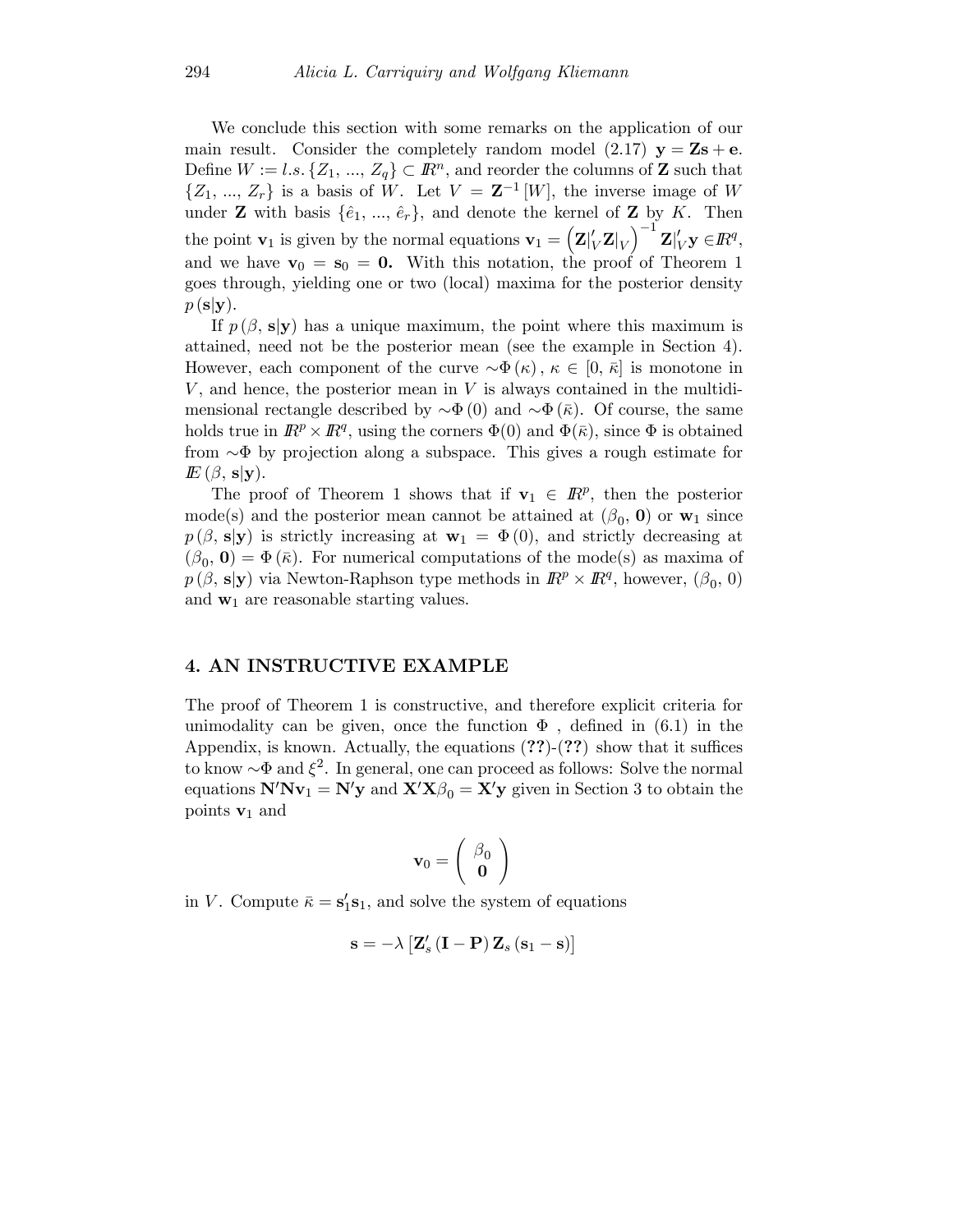(4.1) 
$$
\kappa = (\mathbf{s}_1 - \mathbf{s})' (\mathbf{I} - \mathbf{P}) \mathbf{Z} (\mathbf{s}_1 - \mathbf{s}),
$$

for  $\kappa \in [0, \bar{\kappa}],$  to obtain  $s(\kappa)$  in  $V_s$ . (One has to set  $s(0) = s_1$ , since the Lagrange multiplier is singular at this point.) Compute  $\beta(\kappa)$  via (6.5) -(6.8), to obtain  $\sim \Phi(\kappa)=(\beta(\kappa), \mathbf{s}(\kappa))$  in V. For  $\kappa=0$ , (6.17) is used to get  $\Phi(0)$ <sub>s</sub>, and now  $\xi^2$  in (6.20) can be computed. This allows maximization of  $h = \hat{f} \cdot \tilde{g}$  on  $\sim \Phi(\kappa)$  to obtain the value(s)  $\kappa_i$ , where the maxima are attained. Another application of (6.18) yields the s-components of  $\Phi(\kappa_i)$ , and finally, we get the desired point(s)  $\Phi$  ( $\kappa_i$ ) from (6.18). The entire procedure requires the computation of three inverse matrices of  $(N'N, X'X, \hat{Z'}\hat{Z})$  of dimension  $p+r$ , p, and  $q-r$ , respectively, the solution of five systems of linear equations  $(in p+r, p, q-r, q-r \text{ variables}),$  and the solution of  $(4.1)$   $(in r+1 \text{ variables}),$ which is quadratic in one equation, for all values  $\kappa \in (0, \bar{\kappa})$ . In specific cases, explicit formulas for  $s(\kappa)$  in (4.1) can be obtained via symbolic manipulation software. In the previous section, we derived an explicit criterion for uniand bimodality in the case where  $\sim$  $\Phi$  is a straight line in V. Here, we present a simple example that demonstrates, how uni- and bimodality depend on the data.

#### 4.1 Example

A simple example illustrates the steps needed for the computation of the mode(s) of  $p(\beta, s|y)$ , and shows how uni- or multimodality of the posterior distribution depend on the observations. Let  $n = 4$ ,  $p = 1$ ,  $q = 2$ , and consider the matrices

|    | $X = \begin{pmatrix} 1 \\ 1 \end{pmatrix}$<br>$\binom{1}{1}$ |            | $Z = \frac{1}{2}$ | (0,1)<br>$\begin{bmatrix} 1 & 1 & 0 \\ 0 & 1 & 1 \end{bmatrix}$ ,<br>$\begin{pmatrix} 1 & 0 \end{pmatrix}$ |  | and $M = \vert$ | $(1 \ 0 \ 1)$<br>$\begin{pmatrix} 1 & 1 & 0 \end{pmatrix}$ | $\begin{bmatrix} 1 & 1 \\ 1 & 0 \end{bmatrix}$ . |  |
|----|--------------------------------------------------------------|------------|-------------------|------------------------------------------------------------------------------------------------------------|--|-----------------|------------------------------------------------------------|--------------------------------------------------|--|
|    |                                                              |            |                   |                                                                                                            |  |                 |                                                            |                                                  |  |
| mı |                                                              | $\sqrt{N}$ |                   |                                                                                                            |  |                 |                                                            |                                                  |  |

Then, rank(M) = 2, and hence,  $r = 1$ . Let  $a_e = 2$ , and  $a_s = 1$ . Then,  $m = \frac{1}{2}(n + 2a_e) = 4$ , and  $l = \frac{1}{2}(q + a_s) = 1.5$ . Set, furthermore,  $2b_e = c_1 = 2$ , and  $2b_s = c_2 = 1.0$ . For this setup we have

$$
W = l.s.\left\{ \begin{pmatrix} 1 \\ 1 \\ 1 \\ 1 \end{pmatrix} \begin{pmatrix} 0 \\ 1 \\ 0 \\ 1 \end{pmatrix} \right\} \subset \mathbb{R}^{4}, V = l.s.\left\{ \begin{pmatrix} 1 \\ 0 \\ 0 \end{pmatrix} \begin{pmatrix} 0 \\ 1 \\ 0 \end{pmatrix} \right\} \subset \mathbb{R}^{3},
$$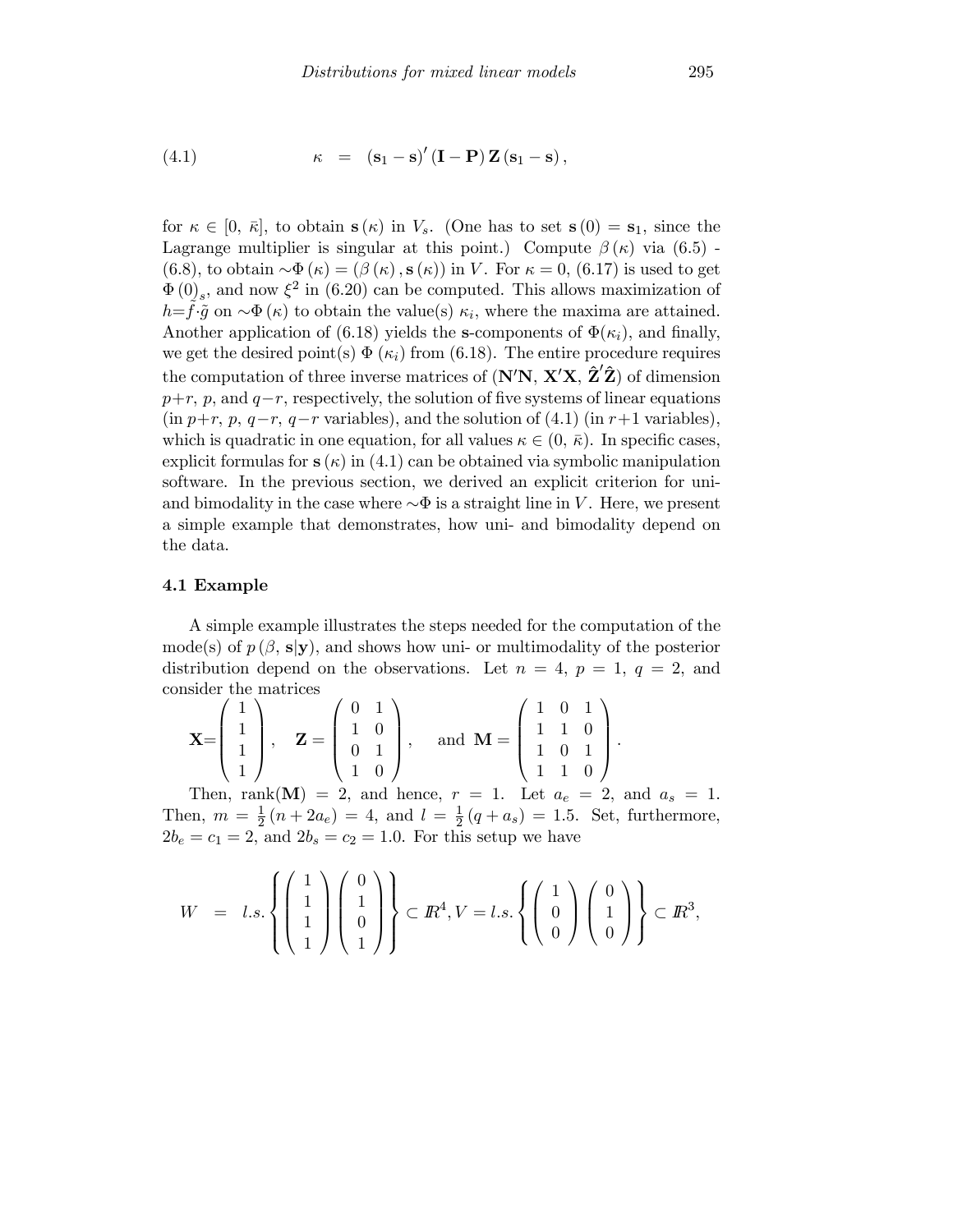$$
K = \ker(\mathbf{M}) = l.s.\left\{ \begin{pmatrix} -1 \\ 1 \\ 1 \end{pmatrix} \right\}.
$$

Solutions to normal equations  $N'Nv_1 = N'y$  and  $X'X\beta_0 = X'y$  are the vectors **v**<sub>1</sub> and **v**<sub>0</sub>, where

$$
\mathbf{v}_1 = \frac{1}{2} \begin{pmatrix} y_1 + y_3 \\ -y_1 + y_2 - y_3 + y_4 \\ 0 \end{pmatrix}, \mathbf{v}_0 = \frac{1}{4} \begin{pmatrix} y_1 + y_2 + y_3 + y_4 \\ 0 \\ 0 \end{pmatrix}.
$$

Equation  $(6.17)$  gives, as the component in the kernel  $K$ ,

$$
\mathbf{k} = \frac{\alpha}{4} (y_1 - y_2 + y_3 - y_4) \begin{pmatrix} -1 \\ 1 \\ 1 \end{pmatrix},
$$

and hence,

$$
\Phi(\alpha) = \frac{1}{4} \begin{bmatrix} \sum_{i=1}^{4} y_i \\ 0 \\ 0 \end{bmatrix} + \frac{\alpha}{4} \begin{pmatrix} 0 \\ -y_1 + y_2 - y_3 + y_4 \\ y_1 - y_2 + y_3 - y_4 \end{pmatrix}.
$$

Consider the following data sets:

| Data Set | $y_1$  | $y_2$ | У3          | У4  |
|----------|--------|-------|-------------|-----|
|          | $-1.0$ | 5.0   | $-2.0$      | 5.0 |
|          | $-1.0$ |       | $5.0 -4.34$ | 5.0 |
| З        | $-1.0$ |       | $5.0 - 6.0$ | 5.0 |

The graphs of  $h(\Phi(\alpha))$  for  $\alpha \in [-0.5, 1.5]$  are shown in Figures 1.a -1.b, for data sets 1 and 3. The corresponding posterior densities are shown in Figures 2 and 3. Solutions for each of the data sets are:

For data set 1: There is a unique mode at  $\alpha \approx 0.978$ , and hence, the mode is

$$
\nu \approx \left(\begin{array}{c} 1.75 \\ 3.178 \\ -3.178 \end{array}\right).
$$

For data set 2: There is a unique mode at  $\alpha_1 \approx 0.95$ , yielding

$$
\nu_1 \approx \left(\begin{array}{c} 1.165\\3.643\\-3.643\end{array}\right),
$$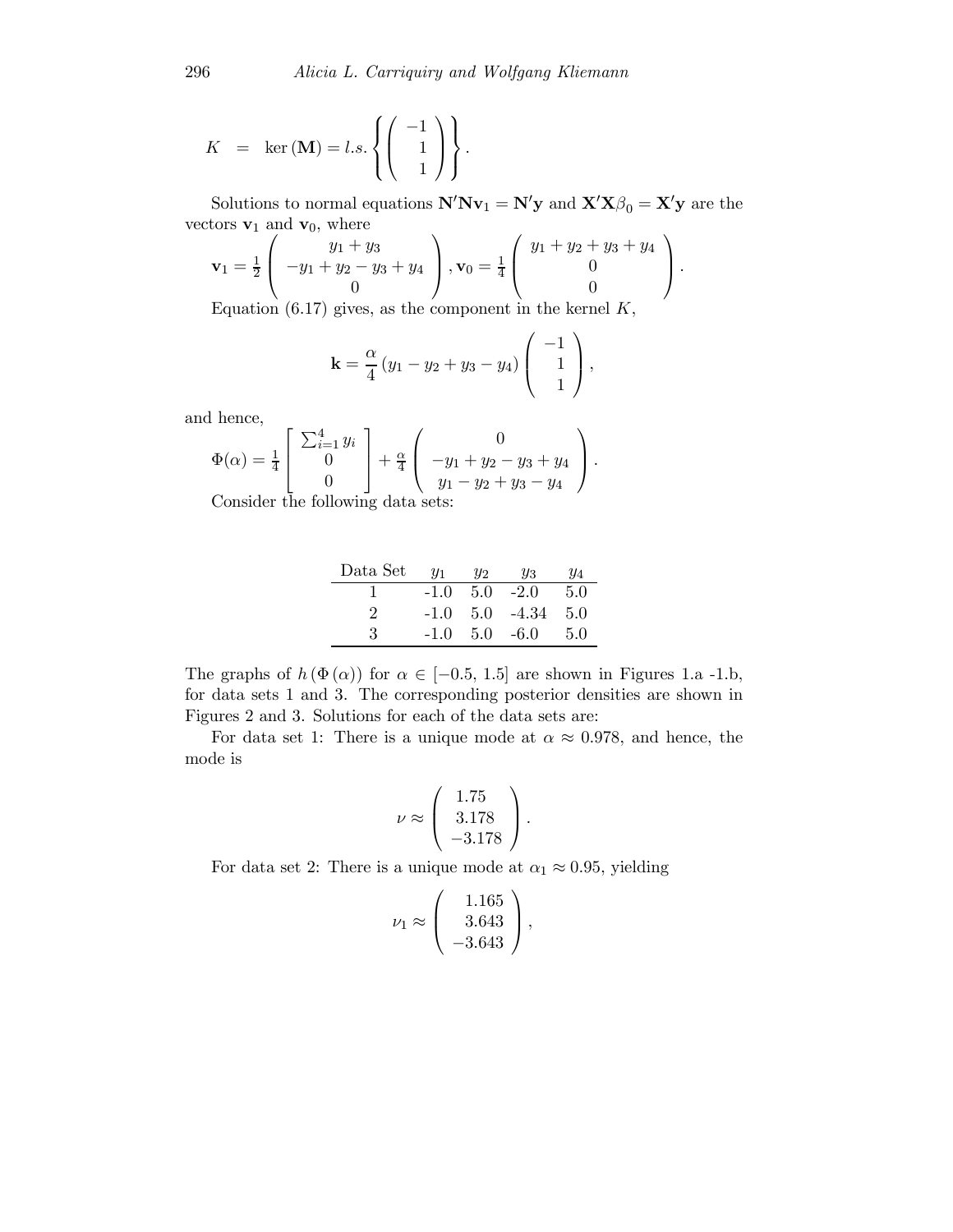and a double root of (3.22). Hence, there is an inflection point of  $h(\Phi(\alpha))$ at  $\alpha_2 \approx 0.161$ , which corresponds to the point [1.165, 0.617, -0.617]'.

For data set 3: There are two modes, at  $\alpha_1 \approx 0.918$  and  $\alpha_2 \approx 0.08$ , i.e.

$$
\nu_1 \approx \left(\begin{array}{c} 0.750 \\ 3.901 \\ -3.901 \end{array}\right), \nu_2 \approx \left(\begin{array}{c} 0.75 \\ 0.34 \\ -0.34 \end{array}\right).
$$

In the third data set, the first mode  $\nu_1$  is approximately 10 times more significant than the second mode  $\nu_2$ . Therefore, an algorithm designed to visit both modes should spend about 10 times longer around  $\nu_1$ .



 $\pmb{0}$  .  $\pmb{5}$ Alpha

 $0.7$ 

 $\pmb{0}$  .  $\pmb{9}$ 

 $1.1$ 

 $1.3$ 

 $\mathbf 1$  .  $\mathbf 5$ 

3.20E-11<sup>-</sup>

 $-0.5$ 

 $-0.3$ 

 $-0.1$ 

 $0.1$ 

 $\mathbf{0}$  .  $\mathbf{3}$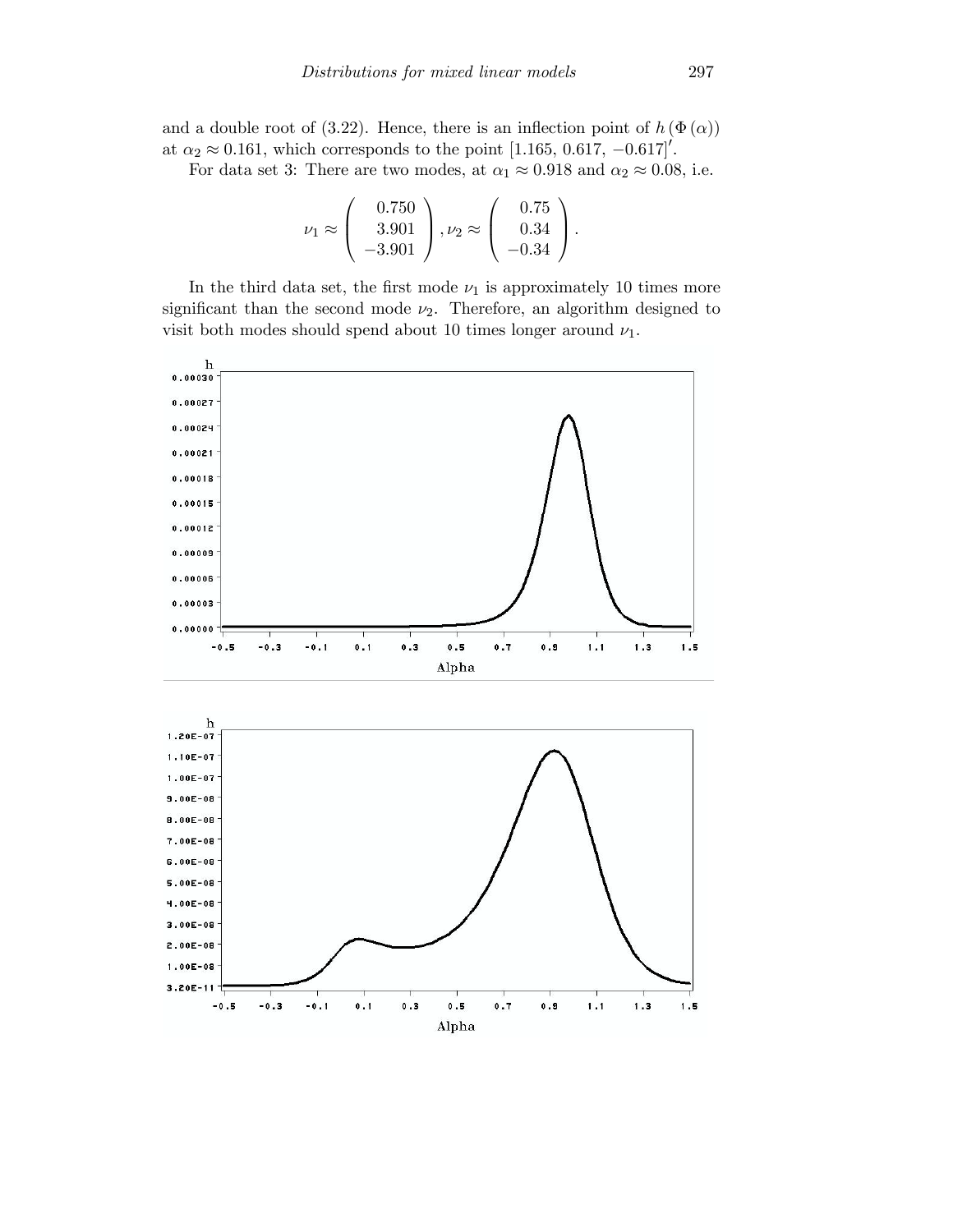**Figure 1a, 1b** Plot of  $h(\beta, \mathbf{s})$  on the line  $\Phi(\alpha)$ , against values of  $\alpha \in [-0.5, 1.5]$ . Plots correspond to data set 1 (Fig. 1a), and data set 3 (Fig. 1b), respectively.



**Figure 2** Posterior density  $p(\beta, s|y)$  of s, with  $\beta$  fixed at  $\beta = 1.75$ . Distribution corresponds to data set 1.



**Figure 3** Posterior density  $p(\beta, s|y)$  of s, with  $\beta$  fixed at  $\beta = 0.75$ . Distribution corresponds to data set 3.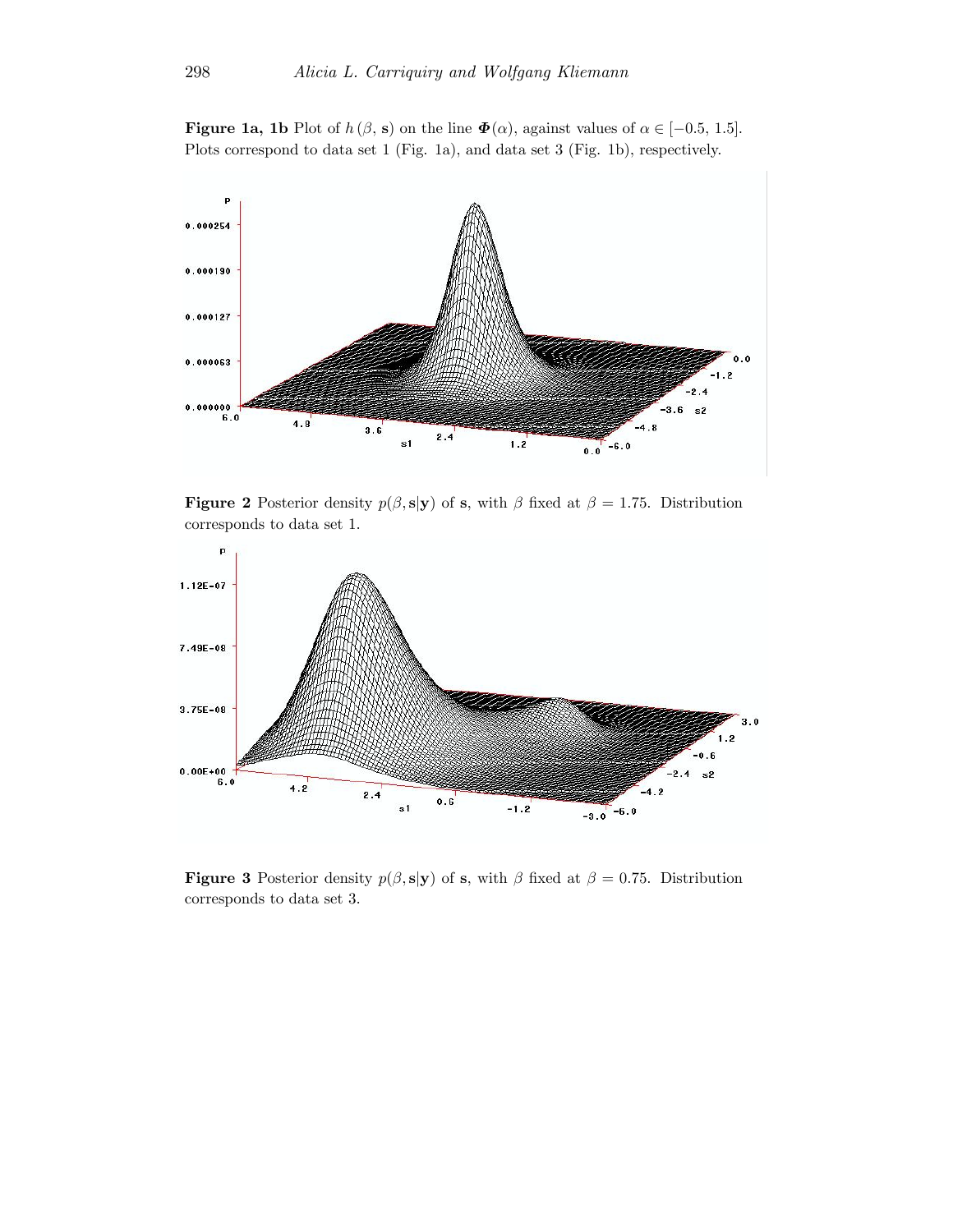#### 5. CONCLUSIONS

For a mixed linear model like (2.1), with location and dispersion assumptions as those in (2.4)-(2.5), the estimation of the fixed and random effects  $\beta$  and s may be of interest. If the variance components  $(\tau_s)^{-1}$  and  $(\tau_e)^{-1}$  are known, the optimum solution to the prediction problem is to obtain the best linear unbiased estimate (BLUE) of  $\beta$  and the best linear unbiased predictor BLUP of s. If the variance components are unknown,  $\beta$  and s can be estimated within a Bayesian framework, and MCMC methods provide a convenient means to do so. Alternatively, Laplace methods can be implemented to approximate moments of the posterior distribution of interest.

In either case, knowledge about the shape of the marginal posterior distribution of the parameters of interest is important. The number, approximate location, and relative size of each (local) maxima of the distribution provide critical information to assess the performance of Laplace methods, custom-designed MCMC algorithms, and to construct highest posterior density regions for the parameters under study. The type of problems we have in mind are high dimensional, where the vector of parameters might have hundreds of thousands of dimensions, as is the case in animal breeding applications. In those cases, some idea about the characteristics of the very high-dimensional surface can be an important aid in analysis.

We have shown that for the class of mixed linear models with any number of fixed effects and one vector of random effects (possibly very highdimensional), and for prior assumptions as in  $(2.4)$ ,  $(2.5)$ ,  $(2.9)$ - $(2.11)$ , the maxima of the posterior distribution  $p(\beta, s|y)$  occur on a curve segment  $\Phi(\kappa)$ ,  $\kappa \in [0, \bar{\kappa}]$ . If the curve  $\Phi$  is a straight line, uni- or multimodality of the stationary distribution depends critically on the data, and can be determined by inspection of the roots of a third-degree polynomial.

Information about the mode(s) of the distribution  $p(\beta, s|y)$ , that has a poly-t form, can be used to either start a sampling algorithm (see, e.g., Lubrano et al., 1984; Bauwens and Richard, 1985), or to tailor the algorithm so that it will visit all modes. Consider the problem of drawing an initial value  $(\beta^0, s^0)$  from a starting distribution  $p\left(\beta^0, s^0\right)$  so that  $p\left(\beta^0, s^0 | \mathbf{y}\right) > 0$ . The value  $(\beta^0, s^0)$  may result, for example, from importance sampling from an approximation to  $p(\beta^0, s^0)$  built around the mode(s) of  $p(\beta, s|y)$ . The procedure presented in this paper for exploration of a specific stationary distribution is easily implemented, since it does not involve sophisticated numerical methods. In fact, all that is required is the solution of sets of nor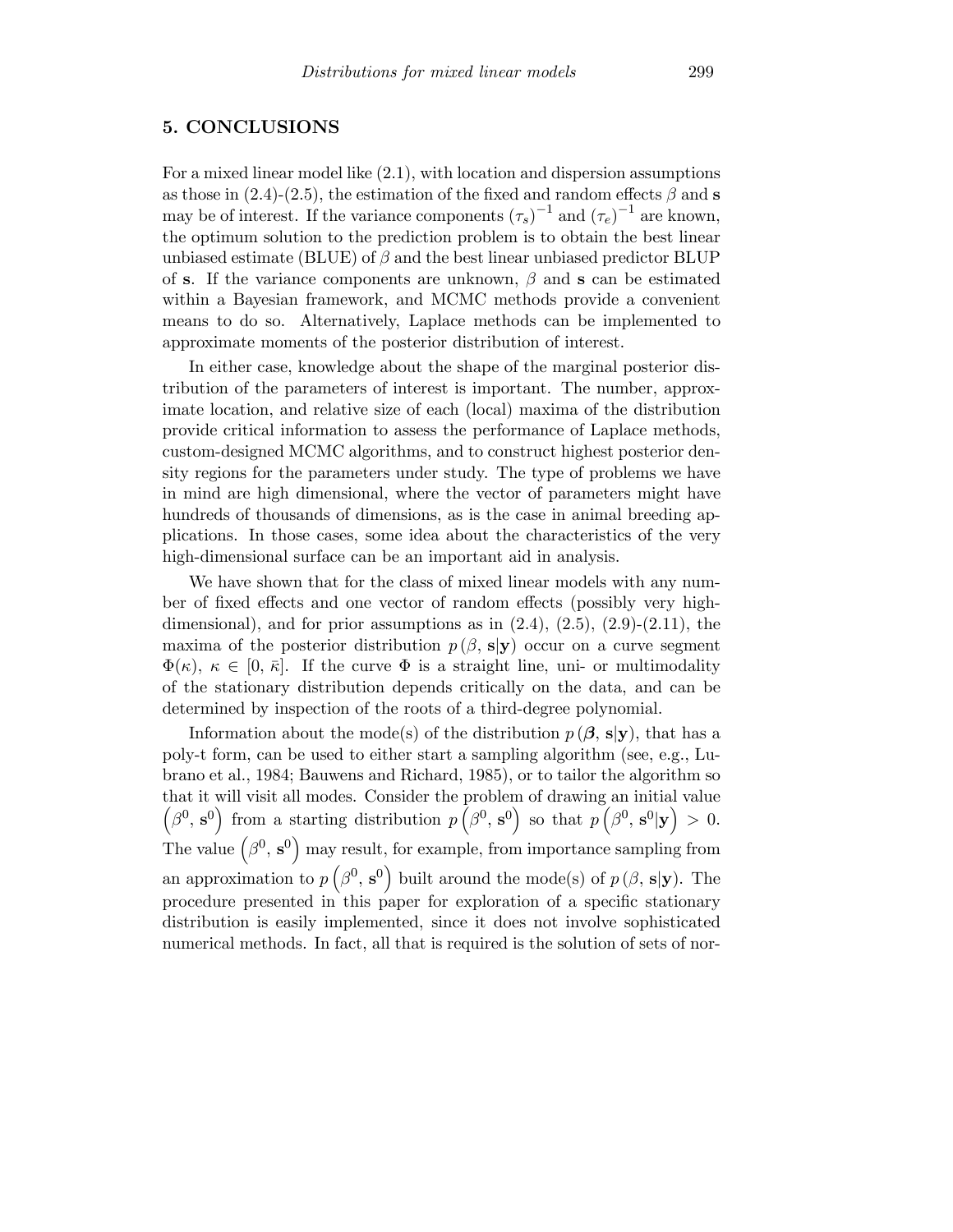mal equations, and of systems of linear equations, with one quadratic term. In this regard, it provides a convenient analytical tool for exploratory analysis, and may improve the performance of numerical methods to approximate poly-t distributions.

#### References

- [1] BAUWENS, L., and RICHARD, J-F. A 1-1 Poly-t random variable generator with application to Monte Carlo integration. J. of Econometrics 29, pp. 19—46, (1985).
- [2] BERGER, J. O. Statistical Decision Theory and Bayesian Analysis, 2nd ed., New York, NY: Springer-Verlag, (1985).
- [3] BESAG, J. and GREEN, P. J. Spatial statistics and Bayesian computation. *JRSS* (*B*) **55**, pp. 25–37, (1993).
- [4] BOX, G. E. P., and TIAO, G. C. Bayesian Inference in Statistical Analysis. Reading, MA: Addison-Wesley, (1973).
- [5] DREZE, J. H. Bayesian regression analysis using poly-t densities.  $J.$  of Econometrics 6, pp. 329—354, (1977).
- [6] DREZE, J. H., and RICHARD, J-F. Bayesian analysis of simultaneous ` equation systems. In: GRILICHES, Z., and INTRILIGATOR, M., (eds) Handbook of Econometrics. North Holland, Amsterdam, pp. 369—377, (1983).
- [7] FULLER, W. A., and HARTER, R. M. The multivariate components of variance model for small area estimation. In: PLATEK, R., RAO, J. N. K., SARNDAL, C. E., and SINGH, M. P., (eds.) Small Area Statistics, pp. 103—123. Wiley, New York, (1987).
- [8] GELFAND, A. E., and SMITH, A. F. M. Sampling based approaches to calculating marginal densities. J. of Amer. Statis. Assoc. 85, pp. 398—409, (1990).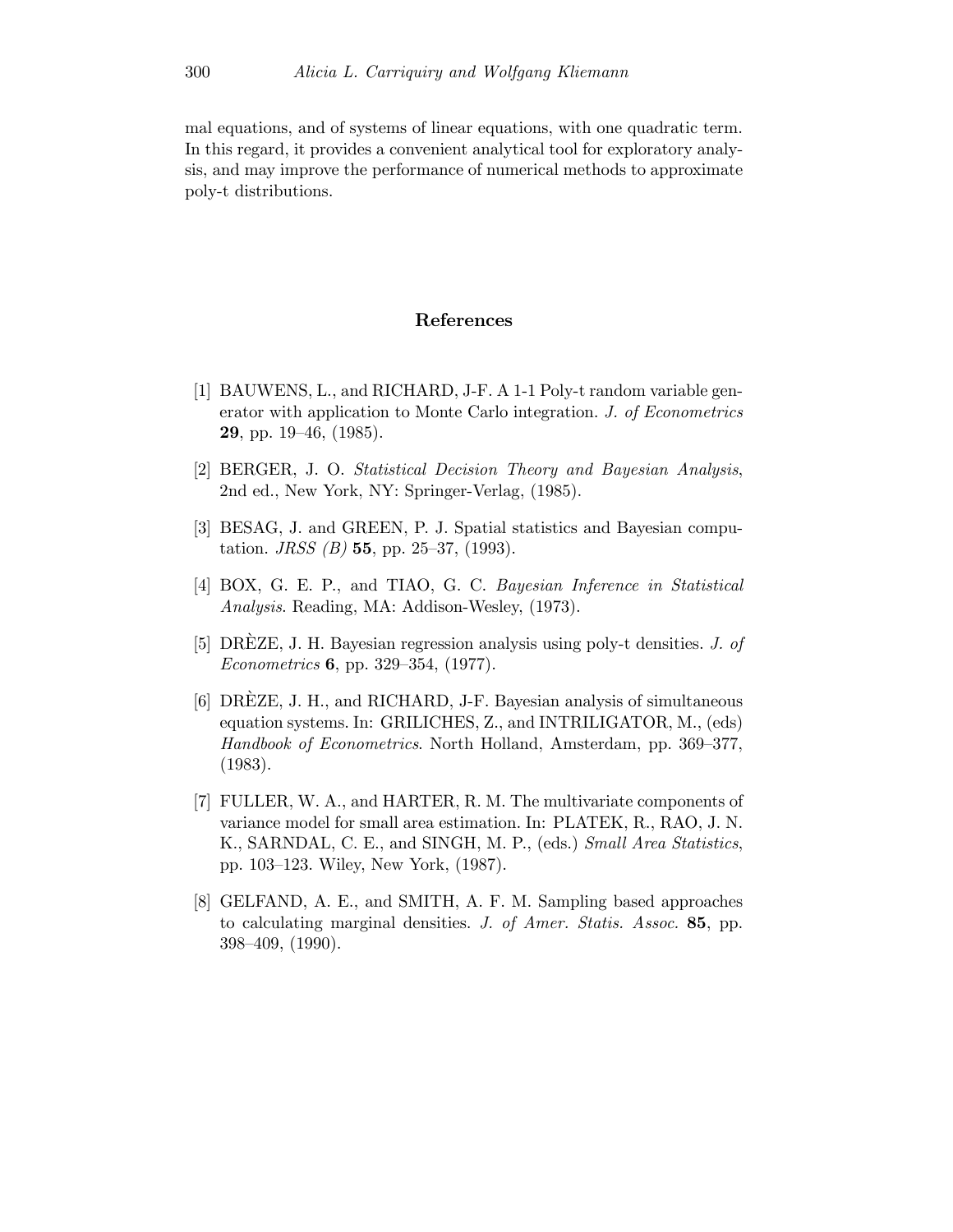- [9] GOLDBERGER, A. S. Best linear unbiased prediction in the generalized linear regression. J. Amer. Statist. Assoc. 57, pp. 369—375, (1962).
- [10] HARVEY, A. C. Forecasting, Structural Time Series, and the Kalman Filter. Cambridge University Press, Cambridge, MA, (1989).
- [11] HARVILLE, D. A, and CARRIQUIRY, A. L. Classical and Bayesian prediction as applied to an unbalanced mixed linear model. Biometrics 48: pp. 987—1003, (1992).
- [12] HENDERSON, C. R. Selection index and expected genetic advance. In: HANSON, W. D., and ROBINSON, H. F. (eds.) Statistical Genetics and Plant Breeding, pp. 141—163. NAS-NRC Publ 982, (1963).
- [13] HOBERT, J. P. and CASELLA, G. The effect of improper priors on Gibbs sampling in hierarchical linear models. J. of Amer. Statis. Assoc. 91, pp. 1461—1473, (1996).
- [14] JEFFREYS, H. Theory of Probability, 3rd ed., Oxford University Press, London, (1961).
- [15] KASS, R. E., and STEFFEY, D. Approximate Bayesian inference in conditionally independent hierarchical models (parametric empirical Bayes models). J. Amer. Statist. Assoc. 84, pp. 717—726, (1989).
- [16] LINDLEY, D. V. Approximate Bayesian methods. In: BERNARDO, J. M., DEGROOT, M. H., LINDLEY, D. V., and SMITH, A. F. M. (eds.) Bayesian Statistics 1, pp. 223—245. University of Valencia, Spain, (1980).
- [17] LUBRANO, M., PIERSE, R. G., and RICHARD, J-F. Stability of a UK money demand equation: a Bayesian approach to testing exogeneity. Technical report, CORE, Louvain-la-Neuve, (1984).
- [18] MORRIS, C. N. Approximate posterior distributions and posterior moments. In: BERNARDO, J. M., DEGROOT, M. H., LINDLEY, D. V., and SMITH, A. F. M. (eds.) Bayesian Statistics 3. Oxford University Press, Oxford, pp. 327—344, (1988).
- [19] PROTTER, M. H., and MORREY, C. B. A First Course in Real Analysis. Springer-Verlag, New York, NY, (1977).
- [20] RAIFFA, H., and SCHLAIFFER, R. Applied Statistical Decision Theory. Harvard University Press, Boston, MA, (1971).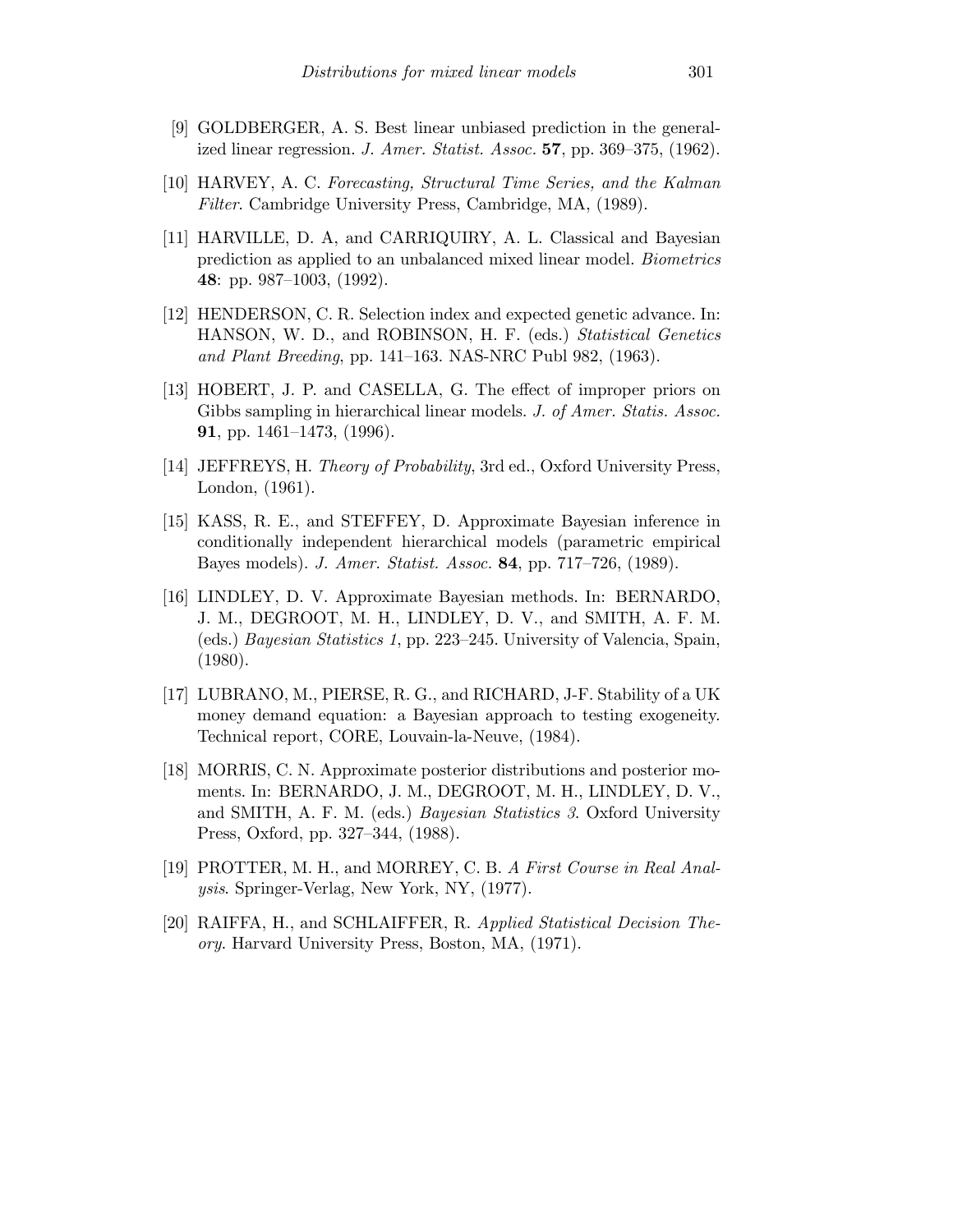- [21] RICHARD, J-F. Classical and Bayesian inference in incomplete simultaneous equation models. In: HENDRY, D. F., and WALLIS, K. F. (eds.) Econometric and Quantitative Economics. Blackwell, Oxford, (1984).
- [22] RICHARD, J-F., and TOMPA, H. On the evaluation of poly-t density functions. J. of Econometrics 12, pp. 335—351, (1980).
- [23] ROBERT, C. P., and CASELLA, G. Monte Carlo Statistical Methods. Springer-Verlag, New York, NY, (1999).
- [24] SEARLE, S. *Linear Models*. Wiley, New York, NY, (1981).
- [25] SMITH, A. F. M., GELFAND, A., and RACINE-POON, A. (1990).
- [26] STROUD, T. W. F. Bayes and empirical Bayes approaches to small area estimation. In: PLATEK, R., RAO, J. N. K., SARNDAL, C. E., and SINGH, M. P. (eds.) Small Area Statistics. Wiley, New York, NY, pp. 124—140, (1987).
- [27] TIERNEY, L., KASS, R. E., and KADANE, J. B. Fully exponential Laplace approximations to expectations and variances of nonpositive functions. J. Amer. Statist. Assoc. 84 pp. 710—716, (1989).
- [28] VAN DYK, D. A. Fitting mixed-effects models using efficient EM-type algorithms. J. of Graph. and Comput. Statis.. In press, (1999).
- [29] WANG, C. S., RUTLEDGE, J. J., and GIANOLA, D. Bayesian analysis of mixed linear models via Gibbs sampling with an application to litter size of Iberian pigs. *Genetique, Selection, Evolution* 26, pp.  $1-25$  (1994).

Alicia L. Carriquiry

Department of Statistics Iowa State University Ames, IA 50011 U. S. A. e-mail : alicia@iastate.edu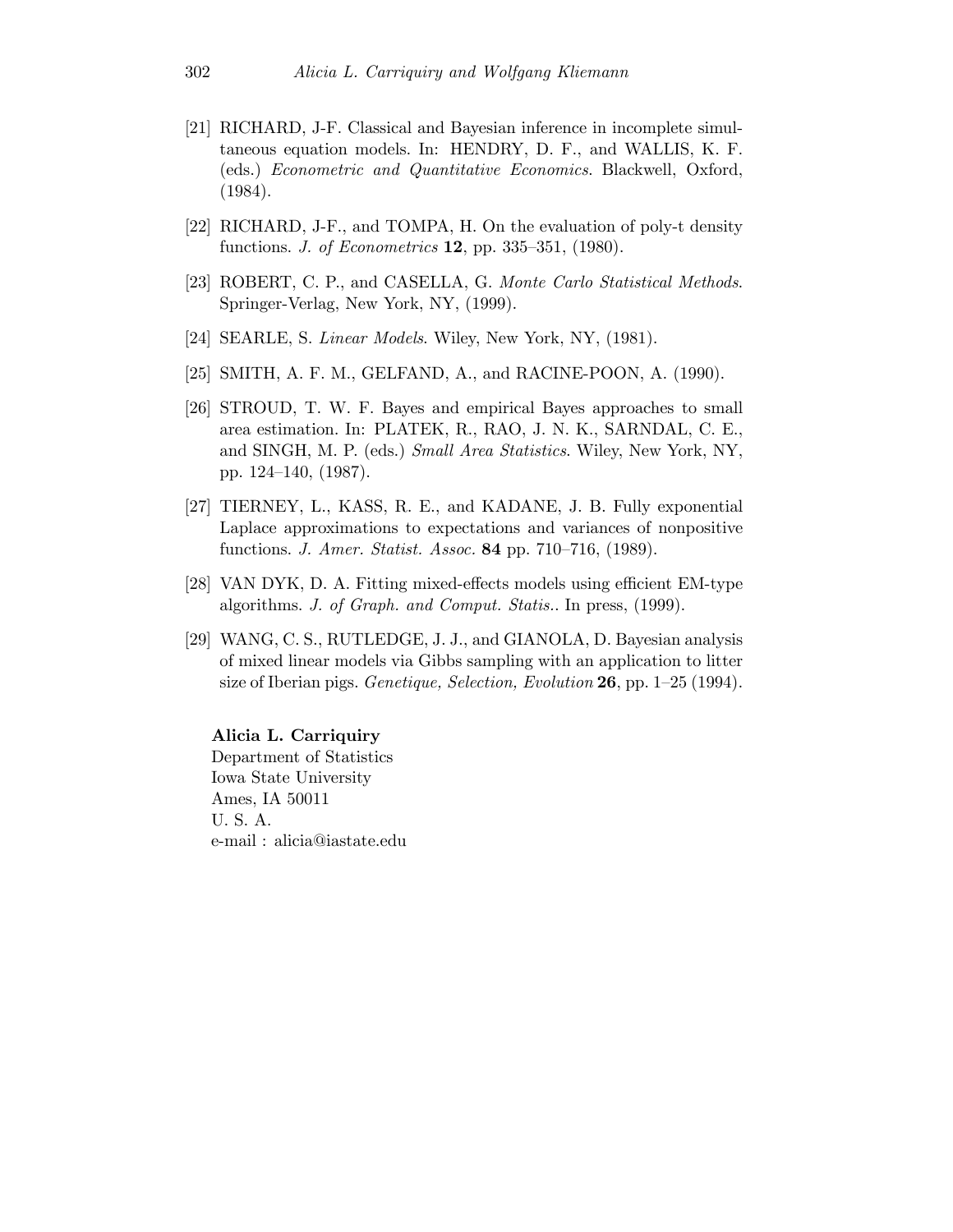## Alicia L. Carriquiry

Facultad de Matemáticas Pontificia Universidad Católica de Chile Santiago Chile

and

# Wolfgang Kliemann

Department of Mathematics Iowa State University Ames, IA 50011 U. S. A. e-mail : kliemann@iastate.edu

# Wolfgang Kliemann

Facultad de Matemáticas Pontificia Universidad Católica de Chile Santiago Chile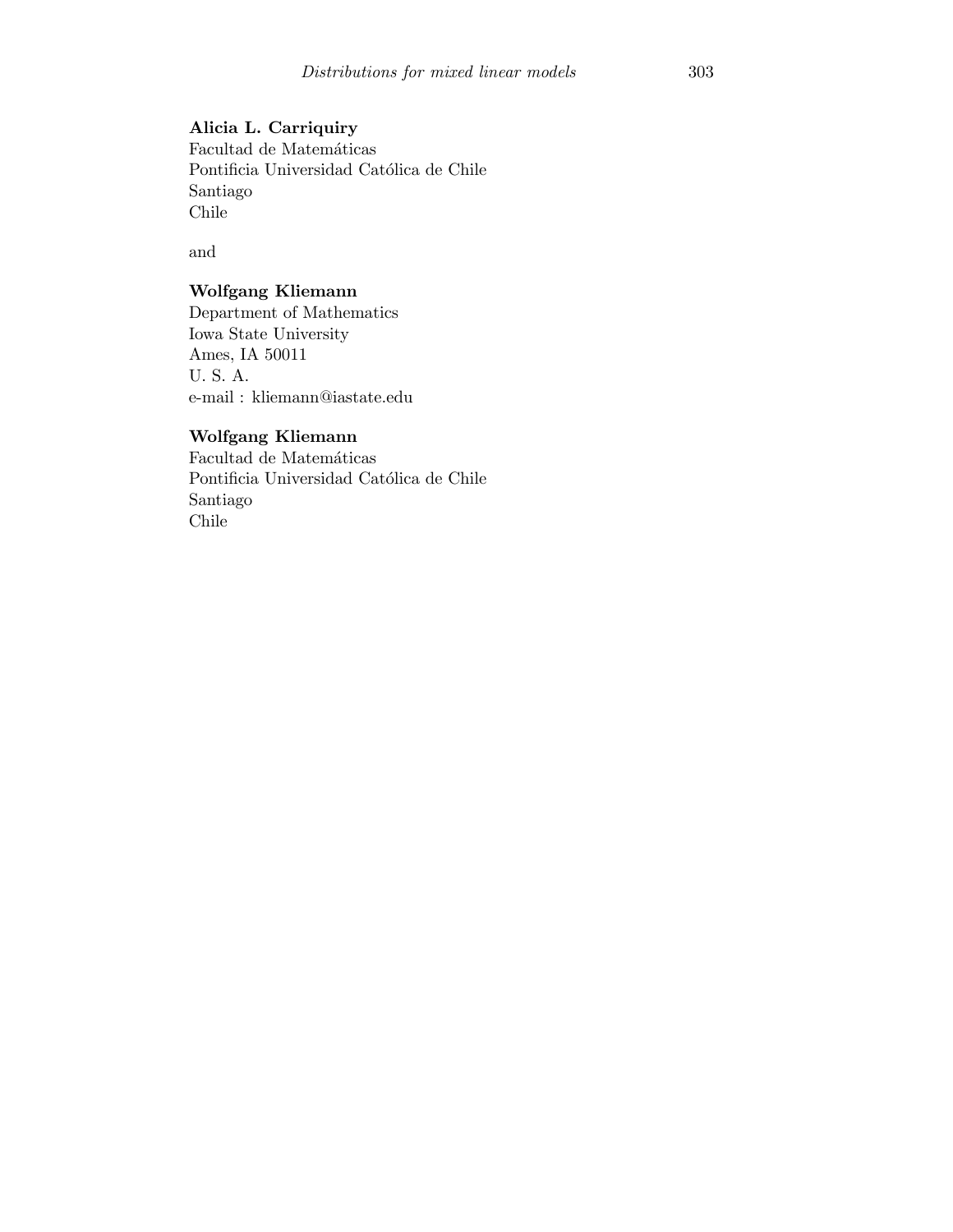### 6. APPENDIX

We prove the following result:

Theorem 1. Consider the mixed linear model (2.1) with prior distributions given in  $(2.4)$  -  $(2.5)$ ,  $(2.9)$ - $(2.11)$ , for the limiting case  $(2.7)$ . Then the posterior density  $p(\beta, s|y)$  in (2.14) attains all its (local) maxima on a onedimensional curve  $\Phi(\kappa)$ ,  $\kappa \in [0, \bar{\kappa}]$ , in  $(\beta, s)$ -space.

Proof Let us first introduce some notation to simplify the expressions in  $p(\beta, s|y)$  from  $(2.14)$ . Let

 $c_1 = 2b_e > 0, c_2 = 2b_s > 0, m = \frac{1}{2}(n + 2a_e) \ge 1, l = \frac{1}{2}(q + a_s) \ge 1.$ Then the function  $h : \mathbb{R}^p \times \mathbb{R}^q \to \mathbb{R}$ , defined by

(6.1) 
$$
h(\beta, \mathbf{s}) = [(\mathbf{y} - \mathbf{X}\beta - \mathbf{Z}\mathbf{s})'(\mathbf{y} - \mathbf{X}\beta - \mathbf{Z}\mathbf{s}) + c_1]^{-m} [\mathbf{s}'\mathbf{s} + c_2]^{-l}
$$

attains its extreme values at the same points as  $p(\beta, s|y)$ , and these values differ only by multiplication with the positive constant  $k_4$ .

Next, let  $M = (X, Z)$  be the matrix made up of the columns of X and Z. The matrix **M** has rank  $p+r$ , with  $0 \le r \le q$ . Denote by W the linear span of the columns of  $({\bf X}, {\bf Z}) = {\bf M}$ , that is,  $W := l.s. \{X_1, ..., X_p, Z_1, ..., Z_q\} \subset$  $\mathbb{R}^n$ . Reorder the columns of **Z** such that  $\{X_1, ..., X_p, Z_1, ..., Z_r\}$  forms a basis of  $W$ . Define  $V$  to be the inverse image of  $W$  under  $M$ , that is, the linear span formed by the set of  $p + r$  standard basis vectors, i.e.,  $V := \mathbf{M}^{-1}\left[W\right] = l.s. \{e_1, ..., e_p, \hat{e}_1, ..., \hat{e}_r\}$ , with the corresponding reordering of the random effects  $s \in \mathbb{R}^q$ . Then M restricted to V, written as N, is a linear isomorphism from V to W. Denote by  $K \subset \mathbb{R}^p \times \mathbb{R}^q$ , the kernel of  $\mathbf{M}: \mathbb{R}^p \times \mathbb{R}^q \to \mathbb{R}^n$ . Then, each  $(\beta, \mathbf{s}) \in \mathbb{R}^p \times \mathbb{R}^q$  has a unique canonical decomposition  $(\beta, s) = \sum_{i=1}^{p} \beta_i e_i + \sum_{j=1}^{r} s_j \hat{e}_j + k$ , where  $\{e_1, ..., e_p, \hat{e}_1, ..., \hat{e}_r\}$ is the standard basis in V, and  $k \in K$ . Denote l.s.  $\{\hat{e}_1, ..., \hat{e}_r\}$  by  $V_s$ , and the corresponding part of  $\mathbf{Z}$  by  $\mathbf{Z}_s$ . Next, we solve the problem in V (the "nonsingular problem") by considering the minima and the level surfaces of the functions

(6.2) 
$$
\tilde{f}: V \to \mathbb{R}, \ \tilde{f}(\beta, \mathbf{s}) = (\mathbf{s}'\mathbf{s} + c_2)^l
$$

and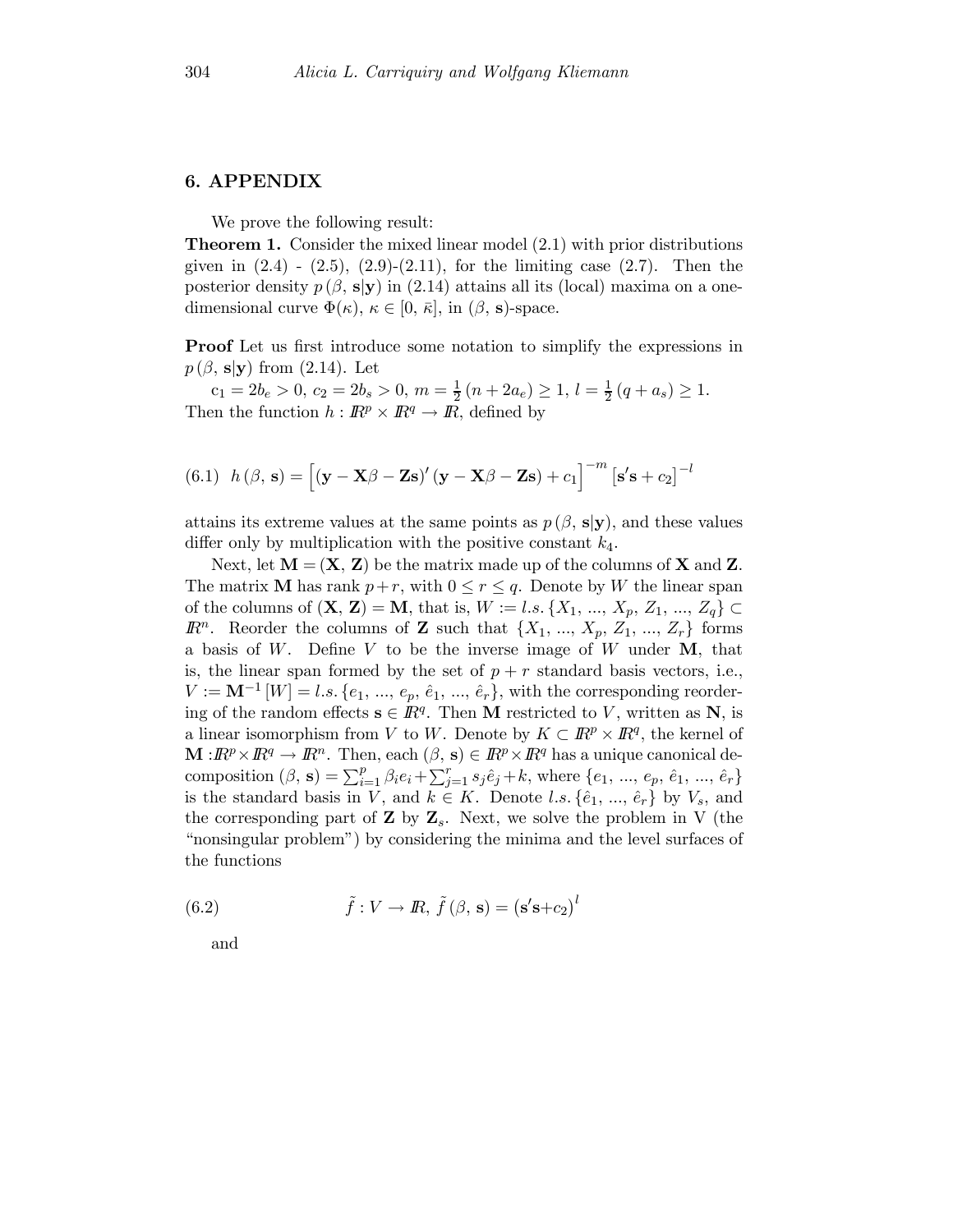$$
\tilde{g}: V \to \mathbb{R}, \, \tilde{g}(\beta, \mathbf{s}) = \left[ \left( \mathbf{y} - \mathbf{N} \left( \begin{array}{c} \beta \\ \mathbf{s} \end{array} \right) \right)' \left( \mathbf{y} - \mathbf{N} \left( \begin{array}{c} \beta \\ \mathbf{s} \end{array} \right) \right) + c_1 \right]^m.
$$
\n(6.3)

The product  $\tilde{h} = \tilde{f} \cdot \tilde{g}$  has its minima exactly at the points, where  $h_{|V}$ ,  $(h$  restricted to  $V$ ) has its maxima.

Regarding  $f$ , the following results follow from its structure. In  $V_s$ , the quadratic form  $s's+c_2$  has a unique minimum at  $s = 0$ . Hence, the level surfaces of f in V are of the form  $\mathbb{R}^p \times B(0, \rho)$  where  $B(0, \rho) = \{s \in$  $V_s$ ,  $s's = \rho; \rho \geq 0$  is the Euclidean ball centered at zero with radius  $\sqrt{\rho}$ , and the levels of  $\hat{f}$  do not depend on  $\beta$ .

The behavior of the function  $\tilde{q}$  can be investigated in a similar way. The quadratic form

$$
\left[ \left( \mathbf{y} - \mathbf{N} \begin{pmatrix} \beta \\ \mathbf{s} \end{pmatrix} \right)' \left( \mathbf{y} - \mathbf{N} \begin{pmatrix} \beta \\ \mathbf{s} \end{pmatrix} \right) + c_1 \right]
$$

has a unique minimum at  $\mathbf{v}_1 \in V$ , where  $\mathbf{v}_1$  is given by the normal equations

(6.4) 
$$
\mathbf{N}'\mathbf{N}\mathbf{v}_1 = \mathbf{N}'\mathbf{y} \text{ or } \mathbf{v}_1 = (\mathbf{N}'\mathbf{N})^{-1}\mathbf{N}'\mathbf{y}.
$$

The level surfaces of the quadratic form in V are  $L(\mathbf{v}_1, \eta) = \{ \mathbf{v} \in V,$ 

 $(\mathbf{v}_1 - \mathbf{v})' \mathbf{N'} \mathbf{N} (\mathbf{v}_1 - \mathbf{v}) = \eta$  for  $\eta \ge 0$ . Hence, the level surfaces of  $\tilde{g}$  are of the form  $L(\mathbf{v}_1, \eta)$ , with levels in  $[(\omega + c_1)^m, \infty)$ , where  $\omega$  is the minimal distance from y to W, i.e.,  $\omega^2 = (\mathbf{y} - \mathbf{Nv}_1)'(\mathbf{y} - \mathbf{Nv}_1)$ .

In order to find the points where the minima of  $h = f \cdot \tilde{g}$  occur, we proceed in the following way: f is strictly increasing on the level surfaces  $\mathbb{R}^p$  ×  $B(\mathbf{0}, \rho)$  as  $\rho$  increases, and  $\tilde{g}$  is strictly increasing on  $L(\mathbf{v}_1, \eta)$  for increasing η. Hence, for  $\eta \geq 0$  fixed, the minimum of h occurs at the level  $\rho(\eta) =$  $\min \{\rho \geq 0, \mathbb{R}^p \times B(0, \rho) \cap L(\mathbf{v}_1, \eta) \neq \emptyset\}.$  Note that  $L(\mathbf{v}_1, \eta)$  determines a strictly convex body, and that  $\mathbb{R} \times B(0, \rho(\eta)) \cap L(\mathbf{v}_1, \eta)$  consists of exactly one point. The minima of h occur on the curve  $\sim \Phi$  in V, which is given by these points for varying  $\eta$ .

We proceed to compute this curve using Lagrange multipliers (e.g., Protter and Murrey, 1977, Chapter 14.4). The problem is the following: minimize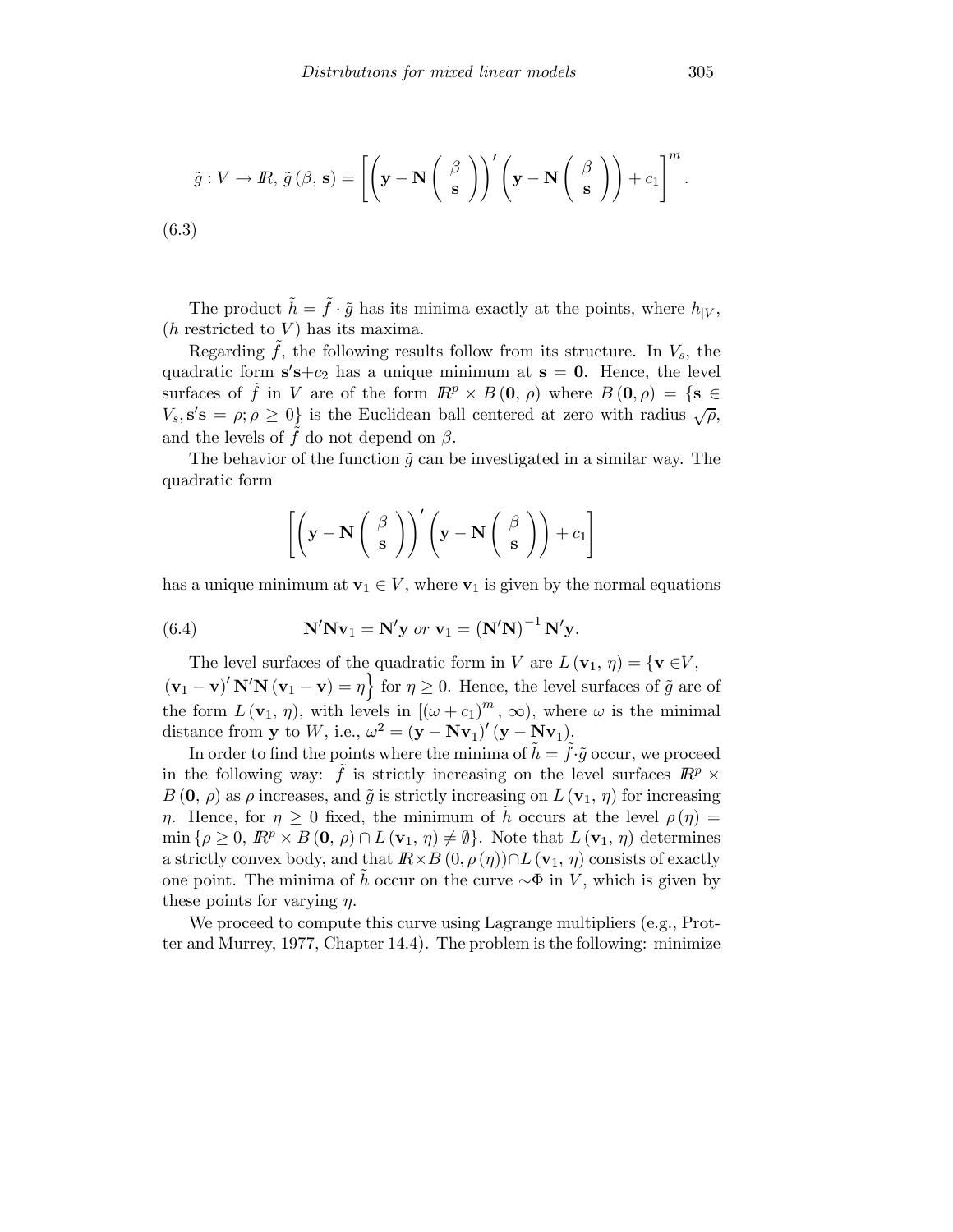$$
\mathbf{s}'\mathbf{s} \text{ subject to } (\mathbf{v}_1 - \mathbf{v})' \mathbf{N}'\mathbf{N} (\mathbf{v}_1 - \mathbf{v}) = \eta, \text{ where } \mathbf{v} = \begin{pmatrix} \beta \\ \mathbf{s} \end{pmatrix} \in V. \text{ Denote}
$$

$$
\mathbf{v}_1 = \begin{pmatrix} \beta_1 \\ \mathbf{s}_1 \end{pmatrix}.
$$
Necessary conditions are

(6.5)  
\n
$$
\mathbf{0} = \mathbf{X}'\mathbf{X}(\beta_1 - \beta) + \mathbf{X}'\mathbf{Z}_s(\mathbf{s}_1 - \mathbf{s})
$$
\n(6.6)  
\n
$$
\mathbf{s} = -\lambda \left[ \mathbf{Z}'_s\mathbf{X}(\beta_1 - \beta) + \mathbf{Z}'_s\mathbf{Z}_s(\mathbf{s}_1 - \mathbf{s}) \right],
$$
\n(6.7)  
\n
$$
\eta = (\mathbf{v}_1 - \mathbf{v})' \mathbf{N}' \mathbf{N} (\mathbf{v}_1 - \mathbf{v}),
$$
\n(6.8)  
\n
$$
\rho = \mathbf{s}' \mathbf{s}.
$$

This system of equations has exactly 2 solutions, and a unique one, when considering  $\rho(\eta)$ .

Let us first compute the point where  $s's = 0$ . It follows from  $(6.5)-(6.8)$ that in this case, we obtain

(6.9) 
$$
\beta_0 = \beta_1 + (\mathbf{X}'\mathbf{X})^{-1}\mathbf{X}'\mathbf{Z}_s\mathbf{s}_1 = (\mathbf{X}'\mathbf{X})^{-1}\mathbf{X}'\mathbf{y}.
$$

(Note that  $\beta_0 = \beta_1$  iff  $\mathbf{X}'\mathbf{Z}_s\mathbf{s}_1 = \mathbf{0}$  iff  $\mathbf{X} \perp \mathbf{Z}\mathbf{s}_1$ .) We have to compute the curve  $\sim$   $\Phi$  between

(6.10) 
$$
\mathbf{v}_1 = \begin{pmatrix} \beta_1 \\ \mathbf{s}_1 \end{pmatrix} \text{ and } \mathbf{v}_0 = \begin{pmatrix} \beta_0 \\ \mathbf{s}_0 \end{pmatrix} = \begin{pmatrix} \beta_0 \\ \mathbf{0} \end{pmatrix},
$$

where the solution to  $(6.5)-(6.8)$  is unique. Plugging  $(6.5)$  into  $(6.6)$  yields

$$
\mathbf{s} = -\lambda \left[ \mathbf{Z}'_s \mathbf{X} \left( \mathbf{X}' \mathbf{X} \right)^{-1} \mathbf{X}' \mathbf{Z}_s \left( \mathbf{s}_1 - \mathbf{s} \right) + \mathbf{Z}'_s \mathbf{Z}_s \left( \mathbf{s}_1 - \mathbf{s} \right) \right]
$$

$$
(6.11) \qquad \qquad = -\lambda \left[ \mathbf{Z}'_s \left( \mathbf{I} - \mathbf{X} \left( \mathbf{X}' \mathbf{X} \right)^{-1} \mathbf{X}' \right) \mathbf{Z}_s \left( \mathbf{s}_1 - \mathbf{s} \right) \right].
$$

Here,  $\mathbf{I} - \mathbf{P} = \mathbf{I} - \mathbf{X} (\mathbf{X}'\mathbf{X})^{-1} \mathbf{X}'$  is the projection matrix that projects the solution in V onto that in  $V_s$ . Note that  $\mathbf{I} - \mathbf{P}$  is symmetric and idempotent (i.e.  $I - P$  is its square root), and therefore, (6.11) says that s is the solution component in  $V_s$  if s is perpendicular to the tangent hyperplane of  $K\left(\mathbf{s}_1, \kappa\right) = \left\{\mathbf{s} \in \mathbf{V}_s; \left(\mathbf{s}_1 - \mathbf{s}\right)' \mathbf{Z}_s' \left(\mathbf{I} - \mathbf{P}\right) \mathbf{Z}_s \left(\mathbf{s}_1 - \mathbf{s}\right) = \kappa\right\}$  at the point  $\mathbf{s}_1 - \mathbf{s}$ . Hence, for  $\kappa \in [0, \bar{\kappa}], \rho$  is a convex function of  $\kappa$ , where  $\bar{\kappa} = (\mathbf{s}'_1 \, \mathbf{s}_1)$ . (Note that  $\rho$  is a linear function of  $\kappa$  iff one of the (generalized) eigendirections of  $\mathbf{Z}'_s(\mathbf{I}-\mathbf{P})'(\mathbf{I}-\mathbf{P})\mathbf{Z}_s$  is  $\mathbf{s}_1$ .)

Now we obtain from (6.7),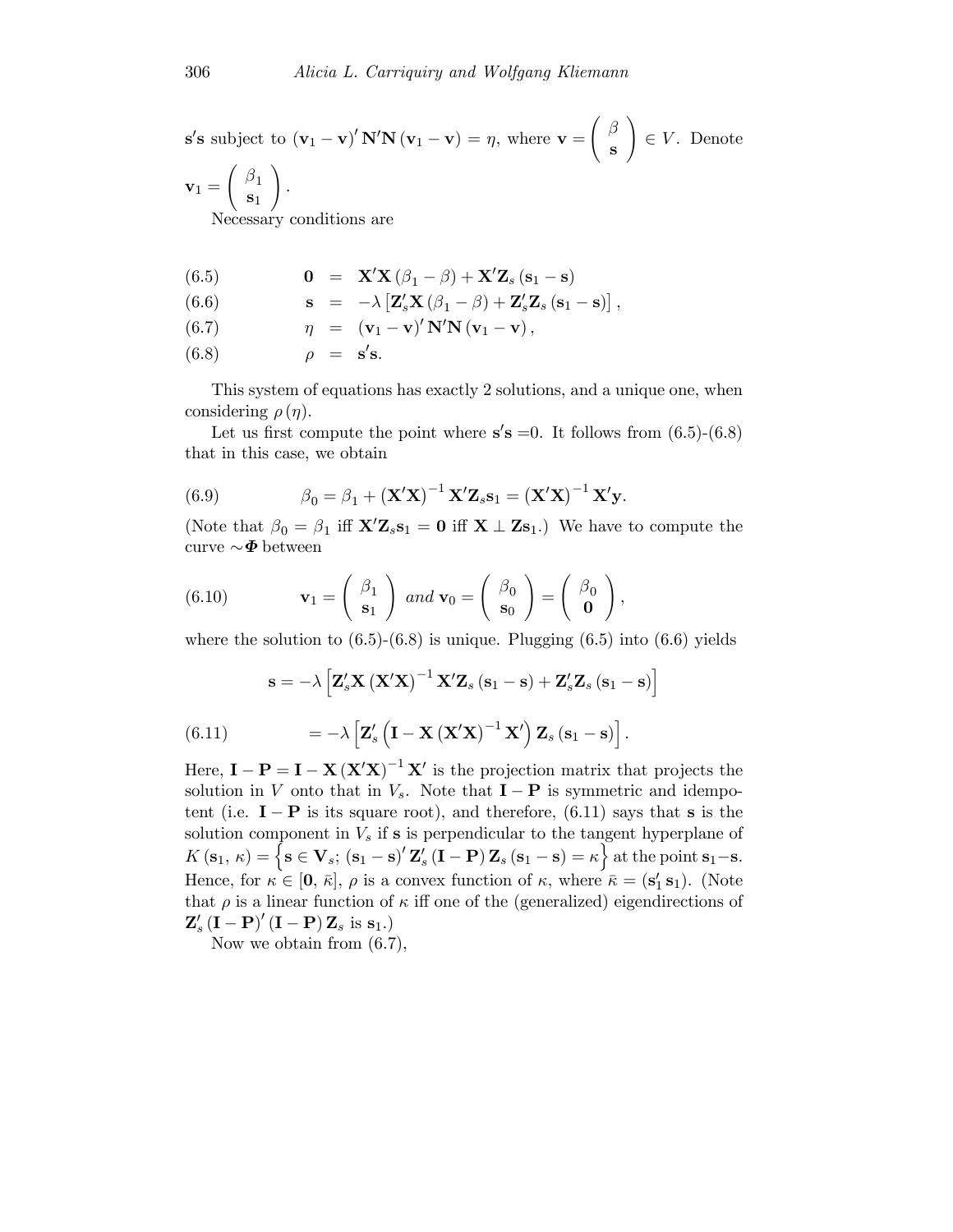$$
\eta = (\mathbf{v}_{1} - \mathbf{v})' \mathbf{N}' \mathbf{N} (\mathbf{v}_{1} - \mathbf{v})
$$
  
\n
$$
= (\mathbf{s}_{1} - \mathbf{s})' \mathbf{Z}'_{s} \mathbf{X} (\mathbf{X}' \mathbf{X})^{-1} \mathbf{X}' \mathbf{Z}_{s} (\mathbf{s}_{1} - \mathbf{s}) + (\mathbf{s}_{1} - \mathbf{s})' \mathbf{Z}'_{s} \mathbf{Z}_{s} (\mathbf{s}_{1} - \mathbf{s})
$$
  
\n
$$
= (\mathbf{s}_{1} - \mathbf{s})' \mathbf{Z}'_{s} (\mathbf{I} + \mathbf{X} (\mathbf{X}' \mathbf{X})^{-1} \mathbf{X}') \mathbf{Z}_{s} (\mathbf{s}_{1} - \mathbf{s})
$$
  
\n
$$
= (\mathbf{s}_{1} - \mathbf{s})' \mathbf{Z}'_{s} (\mathbf{I} - \mathbf{X} (\mathbf{X}' \mathbf{X})^{-1} \mathbf{X}')^{2} \mathbf{Z}_{s} (\mathbf{s}_{1} - \mathbf{s}) + 2 (\mathbf{s}_{1} - \mathbf{s})'
$$
  
\n
$$
\mathbf{Z}'_{s} \mathbf{X} (\mathbf{X}' \mathbf{X})^{-1} \mathbf{X}' \mathbf{Z}_{s} (\mathbf{s}_{1} - \mathbf{s})
$$
  
\n(6.12) 
$$
= \kappa + 2 (\beta_{1} - \beta)' \mathbf{X}' \mathbf{X} (\beta_{1} - \beta),
$$

and, therefore,  $\eta$  is a convex function of  $\kappa$ .

Consider the solution  $\sim \Phi$  of (6.5)-(6.8) in V, parameterized by  $\kappa \in [0, \bar{\kappa}]$ . On this curve,  $\rho$  and  $\eta$  are convex functions of  $\kappa$ , and so are  $\hat{f}$  and  $\tilde{g}$ , because l,  $m \geq 1$ . Note that, by the arguments above, the β-component of  $\sim \Phi$  is a straight line between  $\beta_1$  and  $\beta_0$ . Hence  $\sim \Phi$  is a straight line in V iff one of the (generalized) eigendirections of  $\mathbf{Z}'_s (\mathbf{I} - \mathbf{P})' (\mathbf{I} - \mathbf{P}) \mathbf{Z}_s$  is  $\mathbf{s}_1$ : This case has been considered in more detail in the second part of Section 3. We have completed the proof for the case where  $N = M$ , i.e., all columns of X and Z are linearly independent.

We now extend the result to  $\mathbb{R}^p \times \mathbb{R}^q$ . Define the functions

 $f$  :  $\mathbb{R}^p \times \mathbb{R}^q \to \mathbb{R}, f(\boldsymbol{\beta}, \mathbf{s}) = (\mathbf{s}'\mathbf{s} + \mathbf{c}_2)^l$ 

$$
g: \mathbb{R}^p \times \mathbb{R}^q \to \mathbb{R}, g(\beta, \mathbf{s}) = \left[ \left( \mathbf{y} - \mathbf{M} \begin{pmatrix} \beta \\ \mathbf{s} \end{pmatrix} \right)' \left( \mathbf{y} - \mathbf{M} \begin{pmatrix} \beta \\ \mathbf{s} \end{pmatrix} \right) + c_1 \right]^m.
$$
  
(6.13)

For  $(\beta, s) \in \mathbb{R}^p \times \mathbb{R}^q$ , we have

(6.14) 
$$
(\beta, s) = \sum_{i=1}^{p} \beta_i e_i + \sum_{j=1}^{r} s_j \hat{e}_j + k = \beta + s_v + k.
$$

For  $\kappa \in [0, \bar{\kappa}],$  consider the affine subspace  $\sim \Phi(\kappa) + K \subset \mathbb{R}^p \times \mathbb{R}^q$ , where  $\Phi$  is the solution curve of (6.5)-(6.8), and K is the kernel of M. We have for all  $k \in K$ 

(6.15) 
$$
g(\beta, \mathbf{s}_v, \mathbf{k}) = \tilde{g}(\beta, \mathbf{s}_v).
$$